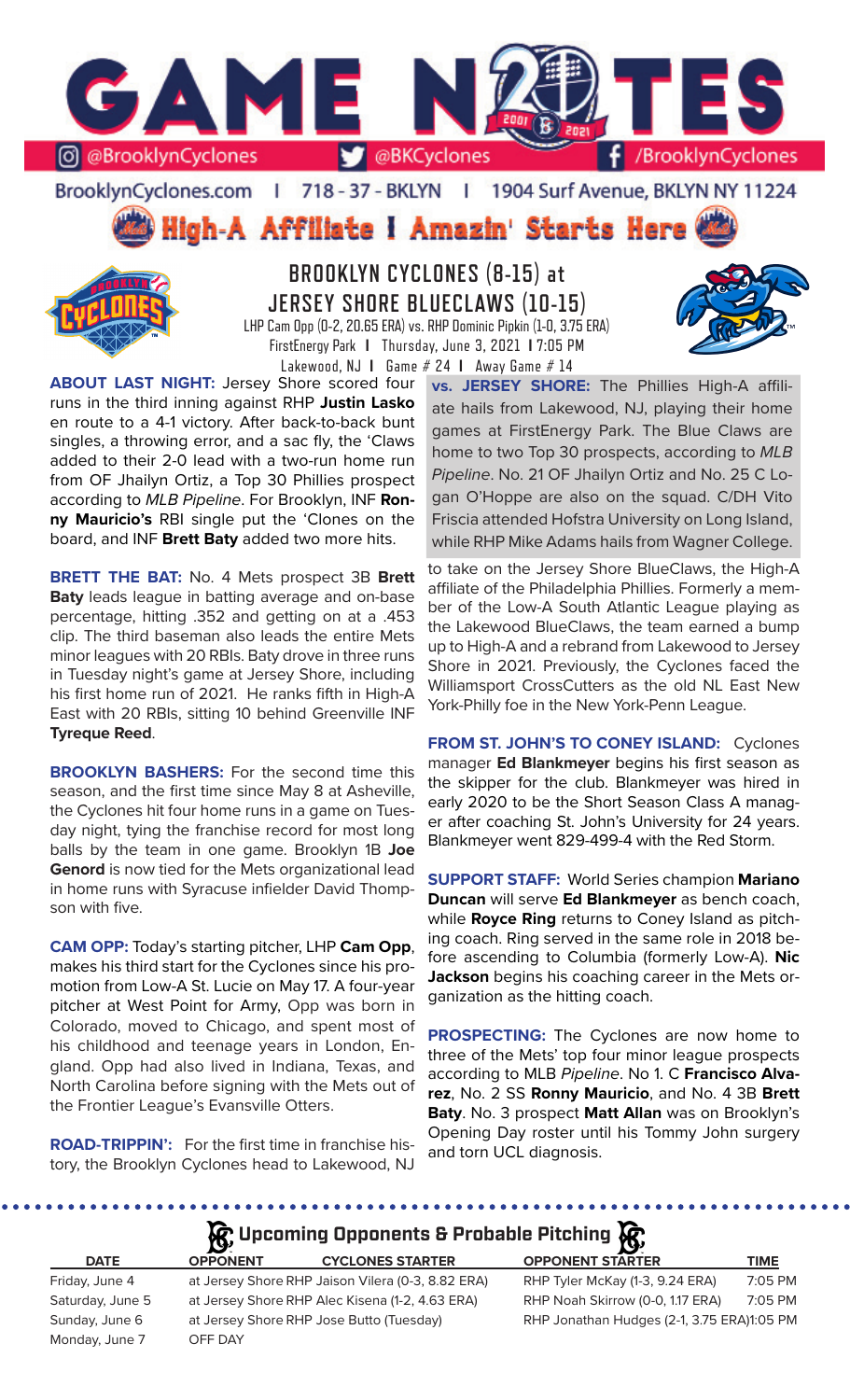### **JUNE 3 AT JERSEY SHORE STARTING PITCHER PAGE 2**

| $\omega_{\text{z}}$ | # 33                       | 'CAM OPP.                       |                                                               | LHP |
|---------------------|----------------------------|---------------------------------|---------------------------------------------------------------|-----|
|                     | Height: 5-10               |                                 | Weight: 185                                                   |     |
|                     | Bats: Left                 |                                 | <b>Throws: Left</b>                                           |     |
|                     |                            | Date of Birth: November 4, 1995 | Age: 25                                                       |     |
|                     | Hometown: London, UK       |                                 |                                                               |     |
|                     |                            |                                 | How Obtained: Signed as a minor league free agent, 12/16/2020 |     |
|                     | <b>College: West Point</b> |                                 |                                                               |     |

**High-A Brooklyr**<br>**DATE OPP DEC IP H R DATE OPP DEC IP H R ER BB K HR AVG** 5/27 @ABD L 2.0 7 8 8 2 5 0 .444 5/22 HV L 3.2 5 5 5 2 4 0 .357 **THIRD TIMES A CHARM?:** After two tough outings, Cam Opp takes the ball for his third High-A start with the Cyclones. Last week in the second game of a doubleheader on Thursday, Opp allowed a career-high eight runs on sev-  $522$ en hits for his second consecutive loss.

|             |            |            |     | Low-A St. Lucie |   |    |    |   |           |            |
|-------------|------------|------------|-----|-----------------|---|----|----|---|-----------|------------|
| <b>DATE</b> | <b>OPP</b> | <b>DEC</b> | ΙP  | н               | R | ER | BB | κ | <b>HR</b> | <b>AVG</b> |
| 5/16        | @DBT       | W          | 5.0 | 4               | 0 | Ο  |    | 4 | O         | .238       |
| 5/11        | @DBT       | W          | 3.1 | 3               |   | Ο  | 3  | b | O         | .250       |

**2021 GAME-BY-GAME**

**A NICE INTRODUCTION:** Opp began his career with Low-A St. Lucie this season, making two starts and one relief appearance. Over 11.1 innings, the southpaw has allowed one  $\frac{5}{94}$ earned run with nine strikeouts and six walks. 5/4 v. JUP 3.0 3 1 1 2 2 0 .250

**ARMY MAN:** Opp pitched at West Point in New York for Army for four seasons, posting a 4.11 ERA over 181.2 innings with the Black Knights. At the end of his junior season, he recorded the final two outs of the Patriot League championship game against Navy in 2018. That year in the Super Regionals, Opp pitched 1.2 innings to close out Army's massive 5-1 upset of NC State in the College World Series.

**WORLD TRAVELER:** Opp's father worked for Deloitte and traveled around the world with the company. Opp was born in Colorado, moved to Chicago, and spent most of his childhood and teenage years in London, England. Opp had also lived in Indiana, Texas, and North Carolina before signing with the Mets.

**INDEPENDENT BALL:** Opp pitched with the Evansville Otters in the Frontier League in 2019, striking out 35 in 26.2 innings with a 2.70 ERA.

|                | G              | <b>ERA</b> | ΙP             | н        | R        | ER        | HR          | BB             | к         | <b>AVG</b> |
|----------------|----------------|------------|----------------|----------|----------|-----------|-------------|----------------|-----------|------------|
| Home           | $\overline{2}$ | 20.65      | 5.2            | 12       | 13       | 13        | $\circ$     | $\overline{4}$ | 9         | .444       |
| Road           |                |            |                |          |          |           |             |                |           |            |
| May            | $\overline{2}$ | 20.65      | 5.2            | 12       | 13       | 13        | $\mathbf 0$ | 4              | 9         | .444       |
| June           |                |            |                |          |          |           |             |                |           |            |
| July           |                |            |                |          |          |           |             |                |           |            |
| August         |                |            |                |          |          |           |             |                |           |            |
| September      |                |            |                |          |          |           |             |                |           |            |
|                |                |            |                |          |          |           |             |                |           |            |
|                | <b>PA</b>      | R          | н              | 2B       | 3B       | <b>HR</b> | <b>RBI</b>  | BB             | <b>SO</b> | <b>OPS</b> |
| vs. Left       | 6              | 6          | 1              | 1        | $\Omega$ | $\Omega$  | 1           | $\Omega$       | 5         | .500       |
| vs. Right      | 26             | 21         | 11             | 4        | 0        | $\Omega$  | 10          | 4              | 4         | 1.330      |
| <b>RISP</b>    | 11             | 12         | 8              | 4        | $\Omega$ | $\Omega$  | 10          | $\overline{2}$ | 1         | 1.818      |
| Team ahead     |                |            |                |          |          |           |             |                |           |            |
| Team behind    | 16             | 11         | 8              | 3        | 0        | $\Omega$  | 2           | 2              | 5         | .899       |
| Ahead in count | 8              | 1          | $\overline{2}$ | $\Omega$ | $\Omega$ | $\Omega$  | $\circ$     | $\Omega$       | 5         | .661       |

| K/9          | BB/9  | HR/9       |
|--------------|-------|------------|
| 28.1%        | 12.5% | 0.0        |
| <b>BABIP</b> | GB%   | <b>FIP</b> |
| .667         | 33.3% | 3.10       |

### **OPP'S SEASON AND CAREER HIGHS**

| 2021 Season               |                              | Career                       |
|---------------------------|------------------------------|------------------------------|
| 5 (2x, 5/27 vs. Aberdeen) | <b>Strikeouts</b>            | 5 (2x, 5/27/21 vs. Aberdeen) |
| None                      | <b>Double Digit K Games</b>  | None                         |
| 7 (5/27 vs. Aberdeen)     | <b>High Hits, Game</b>       | 7 (5/27/21 vs. Aberdeen)     |
| None                      | High HR, Game                | None                         |
| 8 (5/27 vs. Aberdeen)     | <b>High Runs, Game</b>       | (5/27/21 vs. Aberdeen)       |
| 3 (5/11 @ Daytona)        | <b>High Walks, Game</b>      | 3 (5/11/21 @ Daytona)        |
| 5 IP (5/16 @ Daytona)     | <b>Innings Pitched, Game</b> | 5 IP (5/16/21 @ Daytona)     |
| None                      | <b>Complete Games</b>        | None                         |
| None                      | <b>Shutouts</b>              | None                         |

|                                            | <b>CATCHER ERA</b> |    |            |                                                       |  |  |  |  |  |  |
|--------------------------------------------|--------------------|----|------------|-------------------------------------------------------|--|--|--|--|--|--|
| <b>NAME</b>                                | G                  | ER | <b>INN</b> | <b>ERA</b>                                            |  |  |  |  |  |  |
| Alvarez                                    | 3                  | 21 | 25         | 7.56                                                  |  |  |  |  |  |  |
| Mena                                       | 4                  | 17 | 35         | 4.37                                                  |  |  |  |  |  |  |
| Senger                                     | 9                  | 44 | 81         | 4.89                                                  |  |  |  |  |  |  |
| Uriarte                                    | 7                  | 31 | 57         | 4.89                                                  |  |  |  |  |  |  |
| <b>CYCLONES STARTING PITCHER BREAKDOWN</b> |                    |    |            |                                                       |  |  |  |  |  |  |
| <b>STARTER</b>                             |                    |    |            | <b>GS Quality StartsRun SupportRS/Start BC Record</b> |  |  |  |  |  |  |

| <b>STARTER</b> |   | <b>GS Quality StartsRun SupportRS/Start BC Record</b> |    |                |         |
|----------------|---|-------------------------------------------------------|----|----------------|---------|
| Butto, Jose    | 5 |                                                       | 25 | 5.0            | $3-2$   |
| Kisena, Alec   | 3 |                                                       | 18 | 6.0            | $1 - 2$ |
| Lasko, Justin  |   |                                                       |    | 1 <sub>0</sub> | $O-1$   |
| Opp, Cam       |   |                                                       | 4  | 4.0            | $0 - 2$ |
| Rojas, Oscar   | 4 |                                                       | 21 | 5.3            | $1 - 3$ |
| Vilera, Jaison | 4 |                                                       | 14 | 3.5            | $0 - 4$ |
| Walker, Josh   |   |                                                       | つフ | 68             | $3-1$   |
|                |   |                                                       |    |                |         |

| <b>BROOKLYN CYCLONES PITCHING BREAKDOWN</b> |     |                                |  |  |  |              |  |  |  |                       |                                                  |       |                                            |                                |  |  |            |      |
|---------------------------------------------|-----|--------------------------------|--|--|--|--------------|--|--|--|-----------------------|--------------------------------------------------|-------|--------------------------------------------|--------------------------------|--|--|------------|------|
|                                             | W-L | ERA                            |  |  |  |              |  |  |  | IP H R ER BB K HR AVG |                                                  | W-L   | ERA                                        | IP H R ER BB K HR AVG          |  |  |            |      |
| <b>STARTERS</b>                             |     | 5-12 6.63 96.1 97 78           |  |  |  | 71 41 193 17 |  |  |  | 260                   | <b>I</b> HOME                                    | $3-7$ | 4.45 89.0 83 49                            |                                |  |  | 44 38 87 5 | .249 |
| RELIEVERS                                   |     | 3-3 4.07 101.2 93 58 46 48 117 |  |  |  |              |  |  |  |                       | .239 ROAD                                        |       | 5-8 6.11                                   | 109.0 107 87 74 51 133 19 .249 |  |  |            |      |
| <b>TOTAL</b>                                |     |                                |  |  |  |              |  |  |  |                       | 8-15 5.09 198.0 190 136 112 89 220 24 .249 TOTAL |       | 8-15 5.09 198.0 190 136 112 89 220 24 .249 |                                |  |  |            |      |
|                                             |     |                                |  |  |  |              |  |  |  |                       |                                                  |       |                                            |                                |  |  |            |      |

### **BULLPEN NOTES**

-RHP Allan Winans has a team-low 2.55 FIP, having allowed no home runs, no hit batters. Winans has struck out 30% of hitters and walked 6.7% of hitters.

-RHP Michel Otanez leads the bullpen arms with a 33.3% strikeout rate.

-Hard-throwing RHP Bryce Montes de Oca has a .200 BABIP, the lowest among the relievers.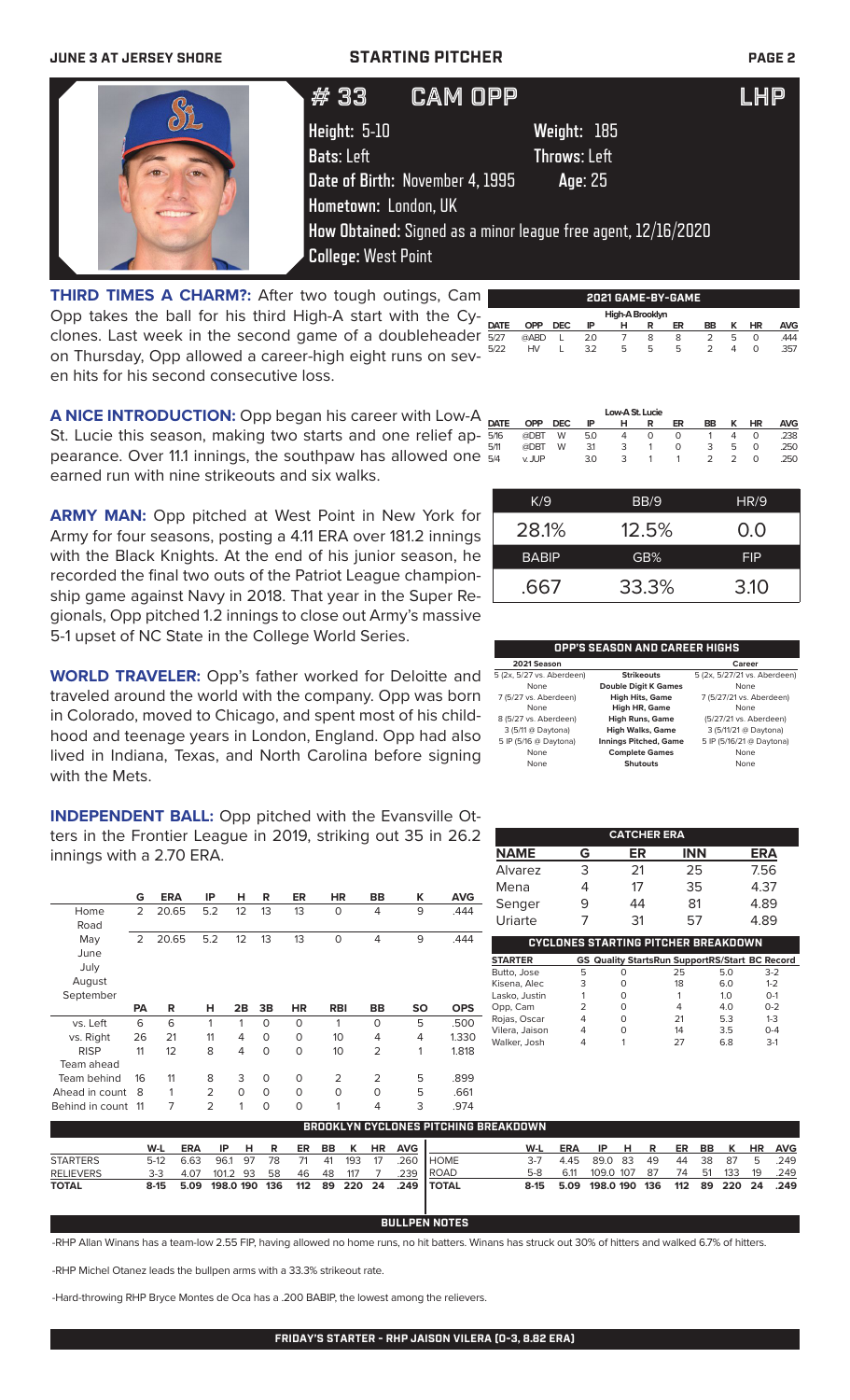| <b>JUNE 3 AT JERSEY SHORE</b>                                                  |                                                                                          | <b>BATTING PAGES</b>                                                                                                                                                                                                                                                                                                                                                                                                                                                                                 | <b>PAGE 3</b>                                                                                                                                                                   |
|--------------------------------------------------------------------------------|------------------------------------------------------------------------------------------|------------------------------------------------------------------------------------------------------------------------------------------------------------------------------------------------------------------------------------------------------------------------------------------------------------------------------------------------------------------------------------------------------------------------------------------------------------------------------------------------------|---------------------------------------------------------------------------------------------------------------------------------------------------------------------------------|
|                                                                                |                                                                                          |                                                                                                                                                                                                                                                                                                                                                                                                                                                                                                      |                                                                                                                                                                                 |
| #19<br><b>FRANCISCO ALVAREZ - C</b><br>Last Game: 1-3, BB                      | <b>Home: 2-12</b>                                                                        | Last HR: 6/1 at Jersey Shore                                                                                                                                                                                                                                                                                                                                                                                                                                                                         | .200, 1 HR, 3 RBI, .253 wOBA, wRC+ 60<br>Season High, Hits: 1 (4x, 6/2 at JS)                                                                                                   |
| <b>RISP: 1-3</b><br><b>Streak:</b> 3 G (3-11)                                  | <b>Road: 2-8</b><br>vs. JS: 2-8                                                          | <b>Multi-Hit Games:</b><br>Multi-RBI Games: 1 (6/1 at Jersey Shore)                                                                                                                                                                                                                                                                                                                                                                                                                                  | Season High, Runs: 1 (6/1 at JS)<br>Season High, RBI: 2 (6/1 at JS)<br>Season High, SB:                                                                                         |
|                                                                                | No. 38 prospect in the game according to MLB Pipeline                                    | • Enters his fourth year in the Mets organizationCalled up from Low-A St. Lucie on Monday, May 2419 years old, turning 20 on November 19<br>· Ranks as the No. 1 prospect in the Mets system according to both MLB Pipeline and Baseball AmericaRanked as No. 4 catching prospect in baseball and the                                                                                                                                                                                                |                                                                                                                                                                                 |
|                                                                                | • Non-roster invitee to Mets Spring TrainingSigned with NYM as NDFA on July 2, 2018      | • Hit .417 (20-48) with five doubles, two home runs, and 12 RBIs in 15 games with St. LucieStruck out seven times and walked 15went 2-for-4 in stolen bases                                                                                                                                                                                                                                                                                                                                          |                                                                                                                                                                                 |
| <b>ZACH ASHFORD - OF</b><br>#9                                                 |                                                                                          |                                                                                                                                                                                                                                                                                                                                                                                                                                                                                                      | .200, 1 HR, 3 RBI, .297 wOBA, wRC+ 88                                                                                                                                           |
| Last Game: 0-3, BB<br><b>RISP: 0-5</b><br>Streak:                              | <b>Home: 4-17</b><br><b>Road: 1-8</b><br>vs. JS: 1-8                                     | Last HR: 5/23 vs. Hudson Valley<br>Multi-Hit Games: 1 (5/23 vs. Hudson Valley)<br>Multi-RBI Games: 1 (5/23 vs. Hudson Valley)                                                                                                                                                                                                                                                                                                                                                                        | Season High, Hits: 2 (5/23 vs. HV)<br>Season High, Runs: 1 (2x, 5/27 vs. ABDG1)<br>Season High, RBI: 2 (5/23 vs. HV)<br>Season High, SB:                                        |
|                                                                                | • Drafted by the Mets out of Fresno State in the 6th round of the 2019 MLB Draft         | Enters his third year in the Mets organizationCalled up from Low-A St. Lucie on Saturday, May 22<br>• Hit .340 (17-50) in 14 games with the St. Lucie Mets in 2021, collecting three doubles and six walks with a stolen base<br>• Spent his first few games as a pro with Brooklyn in 2019, hitting 136 in 16 games before being sent to the GCL Mets (37 G, .295/2/23/.413)                                                                                                                        |                                                                                                                                                                                 |
| # 22 BRETT BATY - INF                                                          |                                                                                          |                                                                                                                                                                                                                                                                                                                                                                                                                                                                                                      | .352, 1 HR, 20 RBI, .425 w0BA, wRC+ 168                                                                                                                                         |
| Last Game: 2-4<br><b>RISP: 14-23 (.609)</b><br><b>Streak:</b> 2 G (5-8)        | <b>Home: 9-30</b><br><b>Road: 16-40</b><br>vs. JS: 5-8                                   | Last HR: 6/1 at Jersey Shore<br>Multi-Hit Games: 8 (6/2 at Jersey Shore)<br>Multi-RBI Games: 6 (6/1 at Jersey Shore)                                                                                                                                                                                                                                                                                                                                                                                 | Season High, Hits: 4 (5/19 vs. HV))<br>Season High, Runs: 2 (2x, 6/1 at JS)<br><b>Season High, RBI: 4 (5/19 vs. HV)</b><br><b>Season High, SB:</b> 1 (2x, 5/19 vs. HV)          |
|                                                                                | • Joined the Alternate Training Site in Brooklyn in 2020                                 | • Enters his third year in the Mets organizationRated as the No. 4 prospect in the Mets system and the No. 94 prospect in baseball according to MLB Pipeline<br>• Earned a non-roster invitation to Spring Training in 2021, collecting a double and a single in 10 games and 10 at-bats<br>• Spent the majority of his first pro season with Kingsport (R) before a promotion to Brooklyn to finish the 2019 season, winning the league title with the Cyclones                                     |                                                                                                                                                                                 |
|                                                                                |                                                                                          | • Committed to the University of Texas before being drafted in the first round (12th overall) in 2019                                                                                                                                                                                                                                                                                                                                                                                                |                                                                                                                                                                                 |
| #8<br><b>ANTOINE DUPLANTIS - OF</b>                                            |                                                                                          |                                                                                                                                                                                                                                                                                                                                                                                                                                                                                                      | .269, 1 HR, 5 RBI, .344 WOBA, WRC+ 117<br>Season High, Hits: 4 (5/16 at Greenville)                                                                                             |
| Last Game: 0-2, 3 BB<br><b>RISP:</b> 5-16 $(.313)$<br>Streak:                  | <b>Home: 5-30</b><br><b>Road: 15-48</b><br>$vs.$ JS: $2-6$                               | <b>Last HR:</b> 5/6 at Asheville<br>Multi-Hit Games: 6 (6/1 at Jersey Shore)<br><b>Multi-RBI Games:</b> 1 (5/12 at Greenville)                                                                                                                                                                                                                                                                                                                                                                       | Season High, Runs: 4 (5/16 at Greenville)<br><b>Season High, RBI:</b> 2 (5/12 at Greenville)<br><b>Season High, SB:</b> 1 (2x, 5/16 at Greenville)                              |
| finished a season at LSU hitting lower than .316                               | • Recorded eight outfield assists in 47 games to lead Brooklyn in 2019                   | · Enters his third year in the Mets organization Spent his draft year with Brooklyn and scored the game-winning run against Lowell in the 2019 NYPL Championship<br>• Finished his LSU career with 359 hits, most in school history and second-most in SEC history behind fellow Mets MiLB outfielder Jake Mangum (383 hits)Never<br>• Mets 12th round pick, 2019Also drafted in the 19th round by Cleveland in 2018Brother Armond, holds the world record in the pole vault with a height of 6.18m. |                                                                                                                                                                                 |
|                                                                                |                                                                                          |                                                                                                                                                                                                                                                                                                                                                                                                                                                                                                      | .240, 5 HR, 11 RBI, .335 wOBA, wRC+ 111                                                                                                                                         |
| # 20 JOE GENORD - INF<br>Last Game: 0-4<br><b>RISP: 1-14 (.071)</b><br>Streak: | <b>Home: 6-31</b><br><b>Road: 12-45</b><br>vs. JS: 1-9                                   | Last HR: 6/1 at Jersey Shore<br>Multi-Hit Games: 3 (5/19 vs. Hudson Valley)<br>Multi-RBI Games: 3 (6/1 at Jersey Shore)                                                                                                                                                                                                                                                                                                                                                                              | Season High, Hits: 3 (2x, 5/19 vs. HV)<br>Season High, Runs: 3 (2x, 5/19 vs. HV)<br>Season High, RBI: 3 (5/8 at Asheville)<br>Season High, SB:                                  |
| • Mets 9th round pick in 2019 out of South Florida                             | • Two-time All-AAC honoree who led USF in home runs in each of his three seasons         | • Enters his third year in the Mets organizationNamed to the NYPL All-Star team and won a league title with Brooklyn in 2019<br>• Led the Cyclones with nine home runs and 44 RBIsEarned Player of the Week honors with the Cyclones during the week of July 7.                                                                                                                                                                                                                                      |                                                                                                                                                                                 |
|                                                                                | • Also drafted by the Los Angeles Dodgers in the 19th round of the 2015 draft.           |                                                                                                                                                                                                                                                                                                                                                                                                                                                                                                      |                                                                                                                                                                                 |
| <b>ADRIAN HERNANDEZ - OF</b><br>#35<br>Last Game: DNP                          | <b>Home: 4-23</b>                                                                        | Last HR:                                                                                                                                                                                                                                                                                                                                                                                                                                                                                             | .171, 1 HR, 1 RBI, .210 wOBA, wRC+ 34<br>Season High, Hits: 2 (5/25 vs. Aberdeen)                                                                                               |
| <b>RISP:</b> $2-10$ (.200)<br><b>Streak:</b> 4 G (5-15)                        | <b>Road: 3-18</b><br>$vs.$ JS: $1-5$                                                     | Multi-Hit Games: 1 (5/25 vs. Aberdeen)<br><b>Multi-RBI Games:</b>                                                                                                                                                                                                                                                                                                                                                                                                                                    | Season High, Runs: 1 (6/1 at JS)<br>Season High, RBI: 1 (6/1 at JS)<br>Season High, SB:                                                                                         |
|                                                                                | • Signed for \$1.5 million by the Mets as a non-drafted international free agent in 2017 | • Enters his fifth year in the Mets organizationreceived 5/8 from extended spring training after the injury to OF Scott Ota.<br>• Ranked the No. 30 Prospect in the NYM system by MLB PipelineLimited to four games with the GCL Mets in 2019 due to hamstring injuries.<br>• Hit .261 with five homers and 34 RBIs in 63 games in the Dominican Summer League in 2018.                                                                                                                              |                                                                                                                                                                                 |
| <b>RONNY MAURICIO - INF</b><br>#2                                              |                                                                                          |                                                                                                                                                                                                                                                                                                                                                                                                                                                                                                      | .256, 4 HR, 17 RBI, .337 wOBA, wRC+ 113                                                                                                                                         |
| Last Game: 1-5, RBI<br><b>RISP:</b> 7-22 (.318)<br><b>Streak:</b> 2 G (2-10)   | <b>Home: 6-35</b><br><b>Road: 16-51</b><br>vs. JS: 2-10                                  | Last HR: 5/16 at Greenville<br>Multi-Hit Games: 3 (5/16 at Greenville)<br>Multi-RBI Games: 4 (6/1 at Jersey Shore)                                                                                                                                                                                                                                                                                                                                                                                   | Season High, Hits: 3 (2x, 5/16 at Greenville)<br>Season High, Runs: 2 (3x,5/16 at Greenville)<br>Seaon High, RBI: 4 (2x, 5/16 at Greeville)<br>Season High, SB: 1 (5/23 vs. HV) |
| Dominican Winter League                                                        |                                                                                          | • Enters his fifth year in the Mets organizationRated as the No. 2 prospect in the Mets system and the No. 58 prospect in baseball according to MLB Pipeline<br>• Non-roster invitee to Spring Training for the third consecutive seasonSpent 2020 at the Mets Alternate Site and had one at-bat with the Tigres del Licey in the                                                                                                                                                                    |                                                                                                                                                                                 |
|                                                                                | • Named a South Atlantic League mid-season All-Star with Columbia (A) in 2019            | • Won the 2018 GCL Mets Sterling Award, given to the team's most valuable playerSigned with the Mets as a 16-year-old on July 2, 2017.                                                                                                                                                                                                                                                                                                                                                               |                                                                                                                                                                                 |
| <b>JOSE MENA - C</b><br># 16                                                   |                                                                                          |                                                                                                                                                                                                                                                                                                                                                                                                                                                                                                      | .095, 0 HR, 2 RBI, .159 w0BA, wRC+ 2                                                                                                                                            |
| Last Game: DNP<br><b>RISP:</b> $0-4$ (.000)<br>Streak:                         | <b>Home: 0-10</b><br><b>Road: 2-11</b><br>vs. ABD: 0-3                                   | Last HR:<br><b>Multi-Hit Games:</b><br><b>Multi-RBI Games:</b>                                                                                                                                                                                                                                                                                                                                                                                                                                       | Season High, Hits: 1 (2x, 5/14 at Greenville)<br>Season High, Runs: 1 (2x, 5/16 at Greenville)<br>Season High, RBI: 1 (2x, 5/21 vs. HV)<br>Season High, SB:                     |
| • Enters his sixth year in the Mets organization<br>RBIs, and runs.            |                                                                                          | • Won a 2019 NYPL Championship with Brooklyn, posting his best offensive season as a professional, posting career highs in batting average, hits, home runs,                                                                                                                                                                                                                                                                                                                                         |                                                                                                                                                                                 |

• Has caught 81% of would-be base stealers (51 of 81) in his previous four seasons in the system.

• Signed with the Mets on June 22, 2016 as international free agent.

| #12 GERSON MOLINA - OF           |                   |                         | .114, O HR, O RBI, .164 wOBA, wRC+ 5              |
|----------------------------------|-------------------|-------------------------|---------------------------------------------------|
| <b>Last Game: 1-3, 2B, R, BB</b> | <b>Home: 3-16</b> | Last HR:                | <b>Season High, Hits: 1 (3x, 5/27 vs. ABD G2)</b> |
| <b>RISP:</b> $0-13$ $(.000)$     | <b>Road: 2-28</b> | <b>Multi-Hit Games:</b> | <b>Season High, Runs:</b> $1(3x, 6/2$ at JS)      |
| <b>Streak:</b> 3 G (3-9)         | $vs.$ JS: 1-3     | <b>Multi-RBI Games:</b> | Season High, RBI:                                 |
|                                  |                   |                         | Season High, SB:                                  |
|                                  |                   |                         |                                                   |

• Enters his fourth season in the Mets organization, having played just one season

• Played 93 games with the Columbia Fireflies (A) in 2019...Struck out 106 times in 326 plate appearances (33% strikeout rate)

• Received a signing bonus of \$175,000 when he signed with the Mets on August 25, 2018

• Played four seasons in the Cuban National Series with Ciego de Avila, hitting .231 over 93 career games and just 26 plate appearances.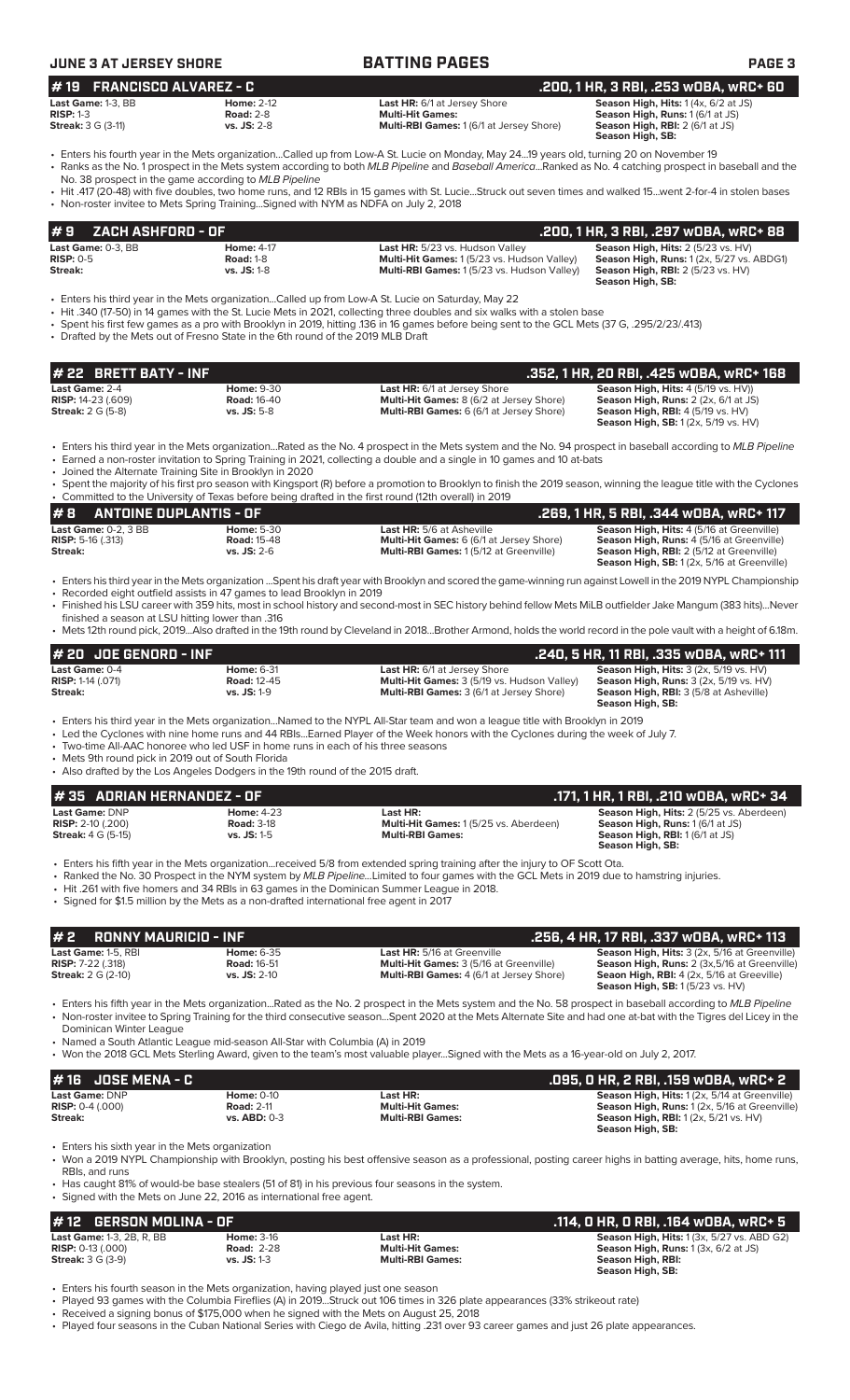| UNE 3 AT JERSEY SHORE |  |
|-----------------------|--|
|-----------------------|--|

| <b>JUNE 3 AT JERSEY SHORE</b>                                          |                                                                                                                                        | <b>BATTING PAGES</b>                                                                                                                                                                                                                                                                                                                                                                                                                                    | <b>PAGE 4</b>                                                                                                                                                              |
|------------------------------------------------------------------------|----------------------------------------------------------------------------------------------------------------------------------------|---------------------------------------------------------------------------------------------------------------------------------------------------------------------------------------------------------------------------------------------------------------------------------------------------------------------------------------------------------------------------------------------------------------------------------------------------------|----------------------------------------------------------------------------------------------------------------------------------------------------------------------------|
| <b>LUKE RITTER - INF</b><br># 19                                       |                                                                                                                                        |                                                                                                                                                                                                                                                                                                                                                                                                                                                         | .247, 4 HR, 12 RBI, .314 wOBA, wRC+ 99                                                                                                                                     |
| Last Game: 1-4<br>RISP: 3-23 (.130)<br><b>Streak:</b> 3 G (4-11)       | <b>Home: 6-31</b><br><b>Road: 13-46</b><br>$vs.$ JS: $2-8$                                                                             | Last HR: 5/29 vs. Aberdeen<br>Multi-Hit Games: 4 (5/29 vs. Aberdeen)<br>Multi-RBI Games: 3 (5/16 at Greenville)                                                                                                                                                                                                                                                                                                                                         | Season High, Hits: 3 (5/11 at Greenville)<br>Season High, Runs: 2 (5/8 at Asheville)<br>Season High, RBI: 3 (5/16 at Greenville)<br>Season High, SB: 1(5/12 at Greenville) |
| • Two-time First Team All-AAC honoree                                  | • Led Brooklyn in 2019 in games played (68), runs (39), doubles (15), and walks (33)                                                   | Enters his third year in the Mets organizationWon a New York-Penn League title with Brooklyn in 2019<br>• Mets 7th-round pick in 2019 from Wichita StateAlso drafted by the Minnesota Twins in the 37th round of the 2018 MLB Draft                                                                                                                                                                                                                     |                                                                                                                                                                            |
| <b>BLAKE TIBERI - INF/OF</b><br>#4                                     | . Played linebacker at Rockhurst High School and set the school record with 184 tackles.                                               |                                                                                                                                                                                                                                                                                                                                                                                                                                                         | .200, 0 HR, 1 RBI, .295 w0BA, wRC+ 87                                                                                                                                      |
| Last Game: DNP<br><b>RISP: 1-11 (.091)</b><br>Streak:                  | <b>Home: 4-14</b><br><b>Road: 5-36</b><br>vs. ABD: 2-4                                                                                 | Last HR:<br>Multi-Hit Games: 2 (5/27 vs. Aberdeen - G2)<br><b>Multi-RBI Games:</b>                                                                                                                                                                                                                                                                                                                                                                      | Season High, Hits: $2$ (2x, 5/27 vs. ABD G2)<br>Season High, Runs: 2 (5/22 vs. HV)<br>Season High, RBI: 1 (5/8 at Asheville)<br>Season High, SB:                           |
| after just five games                                                  | • Has played second base, third base, left field and right field across more than 295 games                                            | • Enters his sixth year in the Mets organizationReturns to Brooklyn for the first time since his pro debut year in 2016<br>· Spent parts of two seasons with Columbia and St. LucieUnderwent Tommy John surgery on his elbow on May 3, 2017, missing the remainder of the season<br>• Mets 3rd round draft pick in 2016 from Louisville2016 Third Team All-ACC in final year in college.                                                                |                                                                                                                                                                            |
| <b>JUAN URIARTE - C</b><br>#17                                         |                                                                                                                                        |                                                                                                                                                                                                                                                                                                                                                                                                                                                         | .185, O HR, O RBI, .216 wOBA, wRC+ 37                                                                                                                                      |
| Last Game: 1-4<br>$RISP: 0-4$<br><b>Streak: 2 G (2-7)</b>              | <b>Home: 2-11</b><br><b>Road: 3-16</b><br>vs. JS: 1-4                                                                                  | Last HR:<br><b>Multi-Hit Games:</b><br><b>Multi-RBI Games:</b>                                                                                                                                                                                                                                                                                                                                                                                          | Season High, Hits: 1 (4x, 6/2 at JS)<br>Season High, Runs: 2 (5/19 vs. HV)<br><b>Season High, RBI:</b><br>Season High, SB:                                                 |
| • Signed with the Mets as a NDFA on July 4, 2014.                      | • Caught 16 of 44 (36%) would-be base stealers in 2019.                                                                                | Enters his eighth year in the Mets organizationSpent 2019 with Columbia (A) and the GCL Mets (R)<br>· Injured in his first at-bat with Brooklyn in 2018 on Opening Day at Staten Island, missing the entire season<br>. Finished 10th in batting average in the Appalachian League with Kingsport in 2017, hitting .305                                                                                                                                 |                                                                                                                                                                            |
| # 10                                                                   | <b>ANTHONY WALTERS - INF</b>                                                                                                           |                                                                                                                                                                                                                                                                                                                                                                                                                                                         | .188, 0 HR, 4 RBI, .266 w0BA, wRC+ 69                                                                                                                                      |
| Last Game: DNP<br><b>RISP: 4-11 (.364)</b><br><b>Streak:</b> 1 G (1-4) | <b>Home: 5-19</b><br><b>Road: 1-13</b><br>vs. JS: 2-11                                                                                 | Last HR:<br>Multi-Hit Games: 2 (5/22 vs. Hudson Valley)<br>Multi-RBI Games: 2 (5/22 vs. Hudson Valley)                                                                                                                                                                                                                                                                                                                                                  | Season High, Hits: 2 (2x, 5/22 vs. HV)<br>Season High, Runs: 1(3x, 6/1 at JS)<br>Season High, RBI: 2 (2x, 5/22 vs. HV)<br>Season High, SB:                                 |
|                                                                        | Taber Lee and current Cyclones pitching coach Royce Ring in 2002<br>• Attended Cal and played one season with the Golden Bears in 2017 | • Enters his second year and first season in the Mets organizationSelected as one of six by the Mets in the 2020 MLB Draft (3rd round - San Diego State)<br>• Drafted with teammate Casey Schmitt (SFG) in the top 100 picks of the MLB Draft, setting a mark for the first time two Aztecs have been drafted top 100 since<br>• Hit .271 in just 16 games for the Aztecs in 2020Transferred to SDSU from Mt. San Antonio College after the 2018 season |                                                                                                                                                                            |

| Hardest Hit Balls - 2021 |                                   |                   |           |                 |      |                |                         |           |                          |
|--------------------------|-----------------------------------|-------------------|-----------|-----------------|------|----------------|-------------------------|-----------|--------------------------|
| Date                     | Player                            | <b>Opponent</b>   | Exit Velo | Result          | Date | Player         | <b>Opponent</b>         | Exit Velo | Result                   |
| 6/1                      | Adrian Hernandez                  | at Jersev Shore   | 109.8     | <b>Home Run</b> | 5/27 | Brett Baty     | vs. Aberdeen G1         | 105       | Line Drive Sinale        |
| 6/1                      | Ronny Mauricio                    | at Jersev Shore   | 109.6     | <b>Triple</b>   | 6/2  | Juan Uriarte   | at Jersey Shore         | 104.9     | Single                   |
| 6/1                      | Francisco Alvarez at Jersey Shore |                   | 109.0     | Home Run        | 6/2  | Brett Baty     | at Jersev Shore         | 104.8     | <b>Ground Ball Out</b>   |
| 5/25                     | Francisco Alvarez                 | vs. Aberdeen      | 109       | Single          | 5/29 | Joe Genord     | vs. Aberdeen            | 104       | Single                   |
| 6/2                      | Francisco Alvarez                 | at Jersev Shore   | 108.7     | Single          | 5/21 | Brett Baty     | vs. Hudson Valley 104   |           | Single                   |
| 5/23                     | Havden Senger                     | vs. Hudson Vallev | 107       | Home Run        | 6/2  | Brett Baty     | at Jersev Shore         | 103.8     | Single                   |
| 5/29                     | Ronny Mauricio                    | vs. Aberdeen      | 107       | Line Drive Out  | 5/22 | Ronny Mauricio | vs. Hudson Valley 103.8 |           | <b>Ground Ball Out</b>   |
| 6/2                      | Ronny Mauricio                    | at Jersev Shore   | 106.3     | Single          | 5/29 | Brett Baty     | vs. Aberdeen            | 103       | Fly Ball Out             |
| 6/1                      | Brett Baty                        | at Jersey Shore   | 106       | Home Run        | 5/29 | Zach Ashford   | vs. Aberdeen            | 103.7     | <b>Groud Ball Single</b> |
| 5/25                     | Francisco Alvarez                 | vs. Aberdeen      | 105       | Line Drive Out  | 5/23 | Ronny Mauricio | vs. Hudson Valley 102.6 |           | Line Drive Out           |
| 5/20                     | Adrian Hernandez                  | vs. Hudson Vallev | 105       | Ground Ball Out | 5/27 | Joe Genord     | vs. Aberdeen G1         | 102       | Line Drive Single        |

# **Home Run Chart**

| Date | Player                         | <b>Opponent</b> | Exit Velo   | Launch Anole | <b>Distance</b> | Date | Player            | <b>Opponent</b>                   | Exit Velo | Launch Angle | <b>Distance</b> |
|------|--------------------------------|-----------------|-------------|--------------|-----------------|------|-------------------|-----------------------------------|-----------|--------------|-----------------|
| 5/4  | Hayden Senger                  | at Asheville    | $104.7$ mph | 21.3         | 389 ft.         | 5/18 | Joe Genord        | vs. Hudson Valley                 |           |              |                 |
| 5/5  | Luke Ritter                    | at Asheville    | $107.9$ mph | 8            | 326 ft.         | 5/23 | Zach Ashford      | vs. Hudson Vallev                 | 99 mph    | 29.9         | 394 ft.         |
| 5/6  | Antoine Duplantis at Asheville |                 | 93.7 mph    | 30.83        | 347 ft.         |      | Hayden Senger     | vs. Hudson Vallev                 | $107$ mph | 19.8         | 407 ft.         |
| 5/7  | Ronny Mauricio                 | at Asheville    | DID         | <b>NOT</b>   | REGISTER 5/29   |      | Luke Ritter       | vs. Aberdeen                      | 92 mph    | 35.7         | 363 ft.         |
| 5/8  | Luke Ritter                    | at Asheville    | 98.3 mph    | 27.6         | 383 ft.         | 6/1  | <b>Brett Baty</b> | at Jersey Shore                   | $106$ mph | 36.3         | 379 ft.         |
|      | Ronny Mauricio                 | at Asheville    | 99.2 mph    | 29.6         | 411 ft.         |      | Joe Genord        | at Jersey Shore                   | $107$ mph | 27.5         | 449 ft.         |
|      | Cody Bohanek                   | at Asheville    | $102.5$ mph | 24.9         | 405 ft.         |      |                   | Adrian Hernandez at Jersey Shore  | $109$ mph | 21.3         | 388 ft          |
|      | Joe Genord                     | at Asheville    | $101.6$ mph | 38.2         | 384 ft.         |      |                   | Francisco Alvarez at Jersey Shore | $109$ mph | 20.38        | 416 ft.         |
| 5/11 | Joe Genord                     | at Greenville   | $106.1$ mph | 19.9         | 412 ft.         |      |                   |                                   |           |              |                 |
|      | Ronny Mauricio                 | at Greenville   | $103.9$ mph | 26.3         | 398 ft.         |      |                   |                                   |           |              |                 |
| 5/13 | Jake Mangum                    | at Greenville   |             |              |                 |      |                   |                                   |           |              |                 |
| 5/14 | Joe Genord                     | at Greenville   |             |              |                 |      |                   |                                   |           |              |                 |
| 5/15 | Jake Mangum                    | at Greenville   |             |              |                 |      |                   |                                   |           |              |                 |
| 5/16 | Luke Ritter                    | at Greenville   |             |              |                 |      |                   |                                   |           |              |                 |
|      | Ronny Mauricio                 | at Greenville   |             |              |                 |      |                   |                                   |           |              |                 |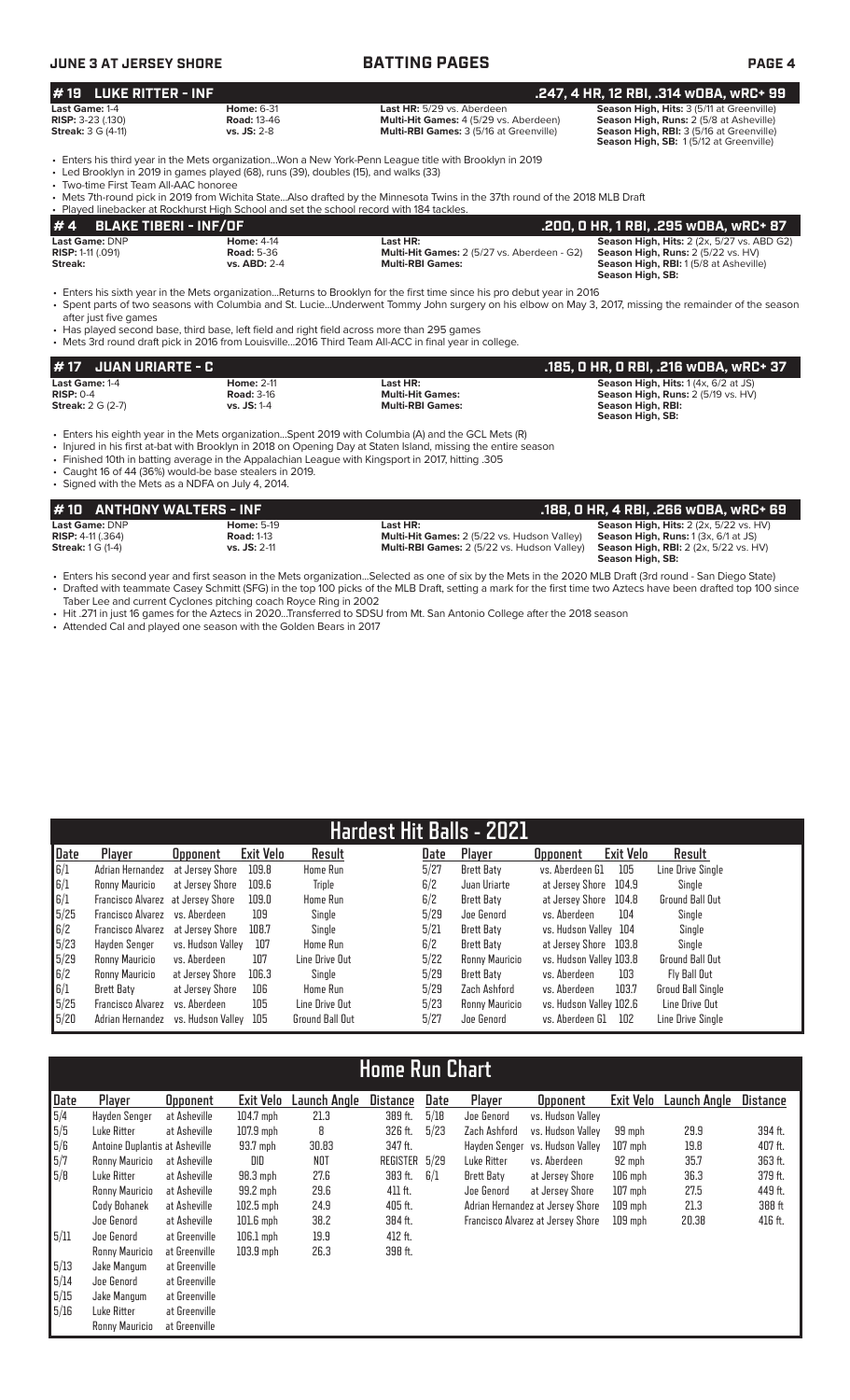|--|--|--|

| <b>JUNE 3 AT JERSEY SHORE</b>                       |                                                                                                                                | <b>BULLPEN PAGE</b>                                                                                                                                                                                     |                                                                                                                                                                                         | <b>PAGE 5</b>               |
|-----------------------------------------------------|--------------------------------------------------------------------------------------------------------------------------------|---------------------------------------------------------------------------------------------------------------------------------------------------------------------------------------------------------|-----------------------------------------------------------------------------------------------------------------------------------------------------------------------------------------|-----------------------------|
| #18                                                 | <b>ANDREW EDWARDS - LHP</b>                                                                                                    | 27% K%, 9.8% BB%, 1.86 ERA, 0 SV                                                                                                                                                                        | <b>LAST FIVE APPEARANCES</b>                                                                                                                                                            |                             |
| Last App: 6/2 at JS<br>Leadoff: 1-9                 | Last Loss: 5/18 vs. HV<br>Inherited Runners/Stranded: 3/3                                                                      | SV/OP (Last):<br>Holds:                                                                                                                                                                                 | <b>ANDREW EDWARDS</b><br>OPP<br><b>DEC</b><br>IP<br>R<br>DATE<br>Н<br>ER<br>BB<br>Κ                                                                                                     | <b>HR</b>                   |
|                                                     |                                                                                                                                | · Enters his third year in the Mets organizationStruck out the final batter in Game 3 of the 2019<br>NYPL Championship Series to win Brooklyn's first outright minor league baseball title in team his- | 3<br>5/14<br>@GVL<br>2.1<br>$\mathbf{1}$<br>$\circ$<br>$\mathbf{1}$<br>0<br>$\overline{2}$<br>5/18<br>vs. HV<br>1.0<br>2<br>$\mathbf{1}$<br>$\mathbf{1}$<br>$\circ$                     | $\circ$<br>$\circ$          |
| tory                                                | • Spent the entire 2019 season with the Cyclones, collecting three saves                                                       |                                                                                                                                                                                                         | 2<br>$\circ$<br>$\circ$<br>5/22 vs. HV<br>2.0<br>$\circ$<br>$\Omega$<br>5/27 vs. ABD G1<br>1.0<br>$\mathbf{1}$<br>0<br>$\circ$<br>$\mathbf{1}$<br>$\mathbf{1}$                          | $\circ$<br>$\circ$          |
|                                                     |                                                                                                                                | • Went to New Mexico State for two seasons after pitching a pair of campaigns for Central Arizona.                                                                                                      | $\Omega$<br>$\overline{2}$<br>$@$ JS<br>2.0<br>$\overline{1}$<br>$\circ$<br>$\mathbf{1}$<br>6/2                                                                                         | $\circ$                     |
| #13                                                 | <b>JOSH HEJKA - RHP</b>                                                                                                        | 16 K%, 5 BB%, 5.68 ERA, 0 SV                                                                                                                                                                            | <b>JOSH HEJKA</b><br>OPP<br><b>DEC</b><br>IP<br>Н<br>R<br>ER<br>K<br>DATE<br>BB                                                                                                         | <b>HR</b>                   |
| Last App: 5/27vs.ABDG2Last Loss:<br>Leadoff: 2-7    | <b>Inherited Runners/Stranded: 4/1</b>                                                                                         | SV/OP (Last):<br>Holds:                                                                                                                                                                                 | 5<br>7<br>3<br>5/8<br>@ASH<br>1.1<br>2<br>0<br>$\overline{2}$<br>2<br>5/13<br>$\circ$<br>0<br>@GVL<br>1.0<br>4                                                                          | $\circ$<br>$\circ$          |
| with the Cyclones and Kingsport Mets                |                                                                                                                                | . Enters his third year in the Mets organizationWon a 2019 NYPL title with Brooklyn, splitting time                                                                                                     | $\mathsf O$<br>$\circ$<br>vs. HV<br>3.0<br>$\circ$<br>$\circ$<br>2<br>5/20<br>3<br>$\circ$<br>3<br>$\circ$<br>$\circ$<br>5/23<br>vs. HV<br>W<br>2.0                                     | $\circ$<br>$\circ$          |
|                                                     |                                                                                                                                | · Signed as a minor league free agent in mid-summer after pitching in six games with the Westside                                                                                                       | 2<br>$\overline{4}$<br>$\overline{2}$<br>$\Omega$<br>$\overline{4}$<br>5/27 vs. ABDG2<br>3.0                                                                                            | $\circ$                     |
|                                                     | Wolly Mammoths in the United Shore Baseball League                                                                             | • Pitched all four years at Johns Hopkins, switching to submarine later in his career.                                                                                                                  | <b>BRIAN METOYER</b><br>Κ<br>DATE<br>OPP<br><b>DEC</b><br>IP<br>Н<br>R<br>ER<br>BB                                                                                                      | HR                          |
| #5                                                  | <b>BRIAN METOYER - RHP</b>                                                                                                     | 23 K%, 13 BB%, 4.91 ERA, 0 SV                                                                                                                                                                           | 5/12<br>2.0<br>$\mathbf{1}$<br>$\mathbf{1}$<br>$\circ$<br>$\mathbf{1}$<br>@GVL<br>W<br>0                                                                                                | $\circ$                     |
|                                                     | Last App: 5/29 vs. ABD Last Loss: 5/15 at GVL                                                                                  | SV/OP (Last):<br>Holds:                                                                                                                                                                                 | 5/15<br>@GVL<br>1.0<br>3<br>$\overline{4}$<br>4<br>2<br>2<br>L<br>$\circ$<br>$\circ$<br>$\circ$<br>$\overline{2}$<br>2.0<br>$\circ$<br>5/19<br>vs. HV                                   | $\circ$<br>$\circ$          |
|                                                     | Leadoff: 3-7, BB, HBP    Inherited Runners/Stranded: 4/3                                                                       |                                                                                                                                                                                                         | $\mathsf O$<br>$\circ$<br>$\mathbf{1}$<br>2.0<br>$\circ$<br>$\mathbf{1}$<br>5/23<br>vs. HV<br>$\mathbf{1}$<br>$\mathbf{1}$<br>2<br>2<br>5/29 vs. ABD<br>$\overline{1}$                  | $\circ$<br>$\circ$          |
|                                                     |                                                                                                                                | · Enters his fourth year in the Mets orgWon a New York Penn League title with Brooklyn in 2019                                                                                                          | 1.1<br><b>BRYCE MONTES DE OCA</b>                                                                                                                                                       |                             |
| <b>GCL Mets and Kingsport Mets</b>                  |                                                                                                                                | • Struck out 40 batters over 28.2 innings with BrooklynSpent his first professional season with                                                                                                         | OPP<br><b>DEC</b><br>IP<br>R<br>ER<br>BB<br>K<br>DATE<br>H                                                                                                                              | <b>HR</b>                   |
|                                                     |                                                                                                                                | • Joins Ronnie Robbins (30th, 1981 - Toronto) as the only two LSU-Alexandria Generals to be                                                                                                             | $\circ$<br>0<br>$\circ$<br>3<br>5/15<br>@GVL<br>1.2<br>$\mathbf{1}$<br>5/19<br>vs. HV<br>$\mathbf{1}$<br>$\circ$<br>$\circ$<br>$\circ$<br>$\mathbf{1}$<br>1.0                           | $\circ$<br>$\circ$          |
|                                                     | drafted by a MLB team in school history<br>• Native of Natchitoches (NACK-ah-tish), the oldest city in Louisiana (est. 1714).  |                                                                                                                                                                                                         | 1.0<br>$\circ$<br>0<br>$\circ$<br>$\mathbf{1}$<br>2<br>5/22 vs. HV<br>3<br>2<br>2<br>2<br>$\overline{2}$<br>5/25 vs. ABD<br>2.0                                                         | $\circ$<br>$\circ$          |
| #43                                                 | <b>BRYCE MONTES DE OCA - RHP</b>                                                                                               | 28 K%, 20 BB%, 1.86 ERA, 0 SV                                                                                                                                                                           | $\circ$<br>$\circ$<br>1.0<br>$\circ$<br>$\mathbf{1}$<br>$\mathbf{1}$<br>5/29 vs. ABD                                                                                                    | $\circ$                     |
| Last App: 5/29 vs. ABD Last Loss:                   |                                                                                                                                | SV/OP (Last):<br>Holds: 1                                                                                                                                                                               | <b>COLBY MORRIS</b>                                                                                                                                                                     |                             |
| <b>Leadoff: 1-6, 2 BB</b>                           | <b>Inherited Runners/Stranded:</b>                                                                                             |                                                                                                                                                                                                         | IP<br>DATE OPP<br><b>DEC</b><br>н<br>R<br>ER<br>BB<br>Κ<br>3<br>$5/6^*$ vs. JUP*<br>$\circ$<br>$\circ$<br>$\circ$<br>$\circ$<br>2.0                                                     | HR<br>$\circ$               |
|                                                     |                                                                                                                                | • Enters his fourth year in the Mets orgHas not pitched as a professional due to injuries                                                                                                               | 5/11* @ DBT*<br>$\circ$<br>0<br>$\circ$<br>$\circ$<br>1.0<br>$\mathbf{1}$                                                                                                               | $\circ$                     |
| nerve transposition                                 |                                                                                                                                | • Underwent Tommy John surgery as a high school junior and missed 2016 after having ulnar                                                                                                               | $\mathbf{1}$<br>$\mathbf{1}$<br>$\circ$<br>$\circ$<br>$5/14*$<br>$@$ DBT*<br>1.0<br>$\mathbf{1}$<br>3<br>3<br>$5/20$<br>1.0<br>$\overline{4}$<br>$\mathbf{1}$<br>vs. HV<br>$\mathbf{1}$ | $\circ$<br>$\circ$          |
|                                                     |                                                                                                                                | • Previously drafted by Washington in the 15th round of the 2017 MLB Draft and by the Chicago                                                                                                           | $\overline{1}$<br>$\overline{1}$<br>$\mathbf{1}$<br>$\mathbf{1}$<br>4<br>6/1<br>$@$ JS<br>1.2                                                                                           | $\mathbf{1}$                |
|                                                     | White Sox in the 14th round of the 2015 MLB Draft.                                                                             |                                                                                                                                                                                                         | *Pitched with Low-A St. Lucie<br><b>ERIC ORZE</b>                                                                                                                                       |                             |
| #38<br>Last App: 6/1 at JS                          | <b>COLBY MORRIS - RHP</b>                                                                                                      | 27 K%, 18 BB%, 7.71 ERA, 0 SV<br>SV/OP (Last):<br>Holds:                                                                                                                                                | IP<br>DATE<br>OPP<br><b>DEC</b><br>Н<br>R<br>ER<br>BB<br>Κ<br>5/7<br>1.0<br>$\mathbf{1}$<br>2<br>$\mathbf{1}$<br>@ASH<br>$\overline{1}$<br>$\overline{1}$                               | HR<br>$\circ$               |
| Leadoff: 1-3, BB                                    | <b>Last Loss:</b><br>Inherited Runners/Stranded: 1/0                                                                           |                                                                                                                                                                                                         | $\circ$<br>3<br>5/13<br>@GVL<br>1.1<br>3<br>1<br>$\mathbf{1}$                                                                                                                           | $\circ$                     |
|                                                     |                                                                                                                                | Enters his first season in the Mets organizationcalled up from Low-A St. Lucie on May 20                                                                                                                | 3<br>$\circ$<br>5/16<br>@GVL<br>0.2<br>$\mathbf{1}$<br>$\mathbf{1}$<br>$\circ$<br>L<br>5/21 vs. HV<br>SV<br>2.0<br>0<br>0<br>0<br>3<br>0                                                | $\mathbf{1}$<br>0           |
|                                                     | • Minor League free agent signingpitched at Middlebury in Vermont                                                              | • Made four scoreless appearances in relief for the St. Lucie Mets to being 2021                                                                                                                        | $\circ$<br>$\circ$<br>5/27 vs. ABD G1<br>1.2<br>2<br>$\mathbf{1}$<br>$\mathbf{1}$                                                                                                       | $\circ$                     |
| #7                                                  | <b>ERIC ORZE - RHP</b>                                                                                                         | 26 K%, 5 BB%, 5.19 ERA, 1 SV                                                                                                                                                                            | <b>MICHEL OTANEZ</b><br>IP<br>К<br>OPP<br>DEC<br>$\mathsf{R}$<br>ER<br>DATE<br>Н<br>BB                                                                                                  | HR                          |
|                                                     | Last App: 5/27vs.ABDG1Last Loss: 5/16 at GVL                                                                                   | <b>SV/OP (Last):</b> 1/1 (5/21 vs. HV)<br>Holds:                                                                                                                                                        | 5<br>2<br>$\mathbf{1}$<br>5/16<br>@GVL<br><b>BS</b><br>0.1<br>4<br>5                                                                                                                    | $\circ$                     |
| Leadoff: 4-8                                        | Inherited Runners/Stranded: 6/3                                                                                                |                                                                                                                                                                                                         | 5/21<br>vs. HV<br>0<br>0<br>$\mathbf{1}$<br>3<br>1.0<br>$\overline{1}$<br>0<br>$\mathbf{1}$<br>5/23<br>vs. HV<br>1.0<br>0<br>0<br>1                                                     | 0<br>$\circ$                |
|                                                     | • Enters his second year and first full season in the Mets organization                                                        | • One of six draft picks by the Mets in the 2020 MLB Draftfinal selection for the club                                                                                                                  | 2<br>5/29 vs. ABD<br>$\mathbf{1}$<br>$\mathbf{1}$<br>1<br>4<br>1.1<br>$\mathbf 0$<br>$\circ$<br>$\circ$<br>$\circ$<br>$\circ$                                                           | $\mathbf{1}$<br>$\mathsf O$ |
|                                                     | • Two-time cancer survivor, beating testicular cancer and stage-zero melanoma                                                  |                                                                                                                                                                                                         | 1.0<br>6/2<br>@ JS                                                                                                                                                                      |                             |
|                                                     |                                                                                                                                | • Struck out 29 batters over 19.2 innings with Univ. New Orleans in '20 as Saturday starter.                                                                                                            | <b>HUNTER PARSONS</b><br>DATE OPP<br><b>DEC</b><br>IP<br>R<br>BB<br>К<br>Н<br>ER                                                                                                        | HR                          |
| #26                                                 | <b>MICHEL OTANEZ - RHP</b>                                                                                                     | 36 K%, 18 BB%, 13.50 ERA, 0 SV                                                                                                                                                                          | vs.JUP*<br>2.0<br>3<br>1<br>4<br>$5/8^*$<br>1<br>1<br>$5/14*$<br>@DBT*<br>W<br>3.0<br>3<br>$\mathbf{1}$<br>1<br>0<br>6                                                                  | $\mathbf{1}$<br>$\circ$     |
| Last App: 6/2 at JS                                 | <b>Last Loss:</b>                                                                                                              | SV/OP (Last): 0/1 (BS at GVL)<br>Holds: 1                                                                                                                                                               | 0<br>$\overline{2}$<br>$5/18*$<br>W<br>3.0<br>0<br>0<br>4<br>$@PMB*$                                                                                                                    | 0                           |
| Leadoff: 2-8                                        | Inherited Runners/Stranded: 3/0                                                                                                |                                                                                                                                                                                                         | $\overline{2}$<br>$\mathbf{1}$<br>0<br>0<br>5/22<br>vs. HV<br>0.1<br>1<br>$\circ$<br>3<br>5/25 vs. ABD<br>2.0<br>$\overline{1}$<br>0<br>$\mathbf{1}$                                    | 0<br>0                      |
|                                                     | • Returns to Brooklyn for the second assignment in a row                                                                       | • Enters his sixth year in the Mets orgNo. 26 prospect in the system according to MLB Pipeline                                                                                                          | <b>MITCH RAGAN</b>                                                                                                                                                                      |                             |
|                                                     |                                                                                                                                | • Pitched with the Cyclones and won an NYPL title in 2019 and also spent time with Kingsport                                                                                                            | DATE OPP<br><b>DEC</b><br>IP<br>R<br>ER<br>BB<br>К<br>н                                                                                                                                 | <b>HR</b>                   |
|                                                     |                                                                                                                                | . Missed 2017 due to injuryStruck out 21 batters in 21.1 innings with the DSL Mets1 in 2016.                                                                                                            | 3<br>4<br>5/4<br>@ASH<br>2.0<br>$\mathbf{1}$<br>1<br>1<br>0<br>2<br>5/7<br>@ASH<br>2.2<br>1<br>3<br>3                                                                                   | $\mathbf{1}$<br>$\circ$     |
| #44                                                 | <b>HUNTER PARSONS - RHP</b>                                                                                                    | 23 K%, 14 BB%, 0.00 ERA, 0 SV                                                                                                                                                                           | $\mathbf 0$<br>$\mathbf 0$<br>0<br>5/12<br>@GVL<br><b>SV</b><br>2.0<br>1<br>3<br>$\mathbf{1}$<br>$\mathbf{1}$<br>1                                                                      | 0                           |
| Last App: 5/29 vs. ABD Last Loss:<br>Leadoff: $0-4$ | <b>Inherited Runners/Stranded: 4/2</b>                                                                                         | SV/OP (Last):<br>Holds:                                                                                                                                                                                 | Н<br>$\circ$<br>$\mathbf 0$<br>5/16<br>2.0<br>@GVL                                                                                                                                      | $\circ$                     |
|                                                     |                                                                                                                                | • Enters his third year in the Mets orgCalled up from Low-A St. Lucie on May 20                                                                                                                         | <b>ALLAN WINANS</b>                                                                                                                                                                     |                             |
|                                                     |                                                                                                                                | • Made four relief appearances with the Mets (A-), striking out 18 in 10 innings (45% K rate).                                                                                                          | Κ<br>OPP<br><b>DEC</b><br>IP<br>ER<br>BB<br>DATE<br>H<br>R<br>5/15<br>@GVL<br>0.1<br>0<br>0<br>0<br>0<br>1                                                                              | <b>HR</b><br>0              |
|                                                     | • Pitched with the Cyclones and won an NYPL title in 2019                                                                      |                                                                                                                                                                                                         | 5/19<br>vs. HV<br>2.0<br>0<br>0<br>1<br>2<br>$\overline{1}$                                                                                                                             | $\circ$                     |
| #48                                                 | <b>MITCH RAGAN - RHP</b>                                                                                                       | 30 K%, 11 BB%, 1.04 ERA, 1 SV                                                                                                                                                                           | $\mathbf{1}$<br>$\circ$<br>5/23<br>vs. HV<br>2.0<br>$\overline{1}$<br>$\mathbf{1}$<br>$\mathbf{1}$<br>$\circ$<br>$\circ$<br>0<br>$\overline{2}$<br>5/27 vs. ABD G2<br>1.0<br>0          | $\circ$<br>$\circ$          |
| Last App: 5/16 at GVL                               | <b>Last Loss:</b><br>Leadoff: 3-5, BB, HBP    Inherited Runners/Stranded:                                                      | <b>SV/OP (Last):</b> 1/1 (5/12 at GVL)<br>Holds: 1                                                                                                                                                      | 2<br>$\mathbf{1}$<br>$\mathbf{1}$<br>$\mathbf{1}$<br>$\mathbf{1}$<br>2.0<br>6/1<br>@ JS                                                                                                 | $\circ$                     |
|                                                     |                                                                                                                                | • Enters his third year in the Mets organizationWon a title with Brooklyn in 2019,                                                                                                                      |                                                                                                                                                                                         |                             |
|                                                     | earning the win in the championship-clinching game against Lowell<br>• Named a New York-Penn League All-Star with the Cyclones |                                                                                                                                                                                                         |                                                                                                                                                                                         |                             |
|                                                     | • Named the 2019 Big East Pitcher of the Year with Creighton                                                                   |                                                                                                                                                                                                         |                                                                                                                                                                                         |                             |
|                                                     |                                                                                                                                | . Pitched at Creighton for two seasonsspent 2017 with lowa West & 2016 with Wayne State.                                                                                                                |                                                                                                                                                                                         |                             |
| # 29                                                | <b>ALLAN WINANS - RHP</b>                                                                                                      | 30 K%, 7 BB% 2.16 ERA, 0 SV                                                                                                                                                                             |                                                                                                                                                                                         |                             |
|                                                     |                                                                                                                                |                                                                                                                                                                                                         |                                                                                                                                                                                         |                             |

• Enters his fourth year in the Mets organization...Called up on 5/11 from extended spring

• Made 30 appearances, saving 11 of 13 games for the Columbia Fireflies (A) in 2019 • Mets 17th round draft selection in 2018 from Campbell University in Buies Creek, NC.

|                |                  |     | <b>Number of Pitches Thrown</b> |     |     |     |     |
|----------------|------------------|-----|---------------------------------|-----|-----|-----|-----|
| <b>Pitcher</b> | <b>Days Rest</b> | 6/1 | 6/2                             | 6/3 | 6/4 | 6/5 | 6/6 |
| Edwards        | ი                |     | 39                              |     |     |     |     |
| Metoyer        | 4                |     |                                 |     |     |     |     |
| Montes de Oca  | 4                | --  | --                              | --  | --  | --  |     |
| <b>Morris</b>  |                  | 29  |                                 |     |     |     |     |
| Orze           | 6                |     |                                 |     |     |     |     |
| Otanez         | O                | --  | 14                              | --  | --  | --  |     |
| Parsons        | 4                |     | --                              | --  | --  | --  |     |
| Ragan          | 17               |     | --                              | --  |     |     |     |
| Winans         |                  | 24  |                                 | --  |     |     |     |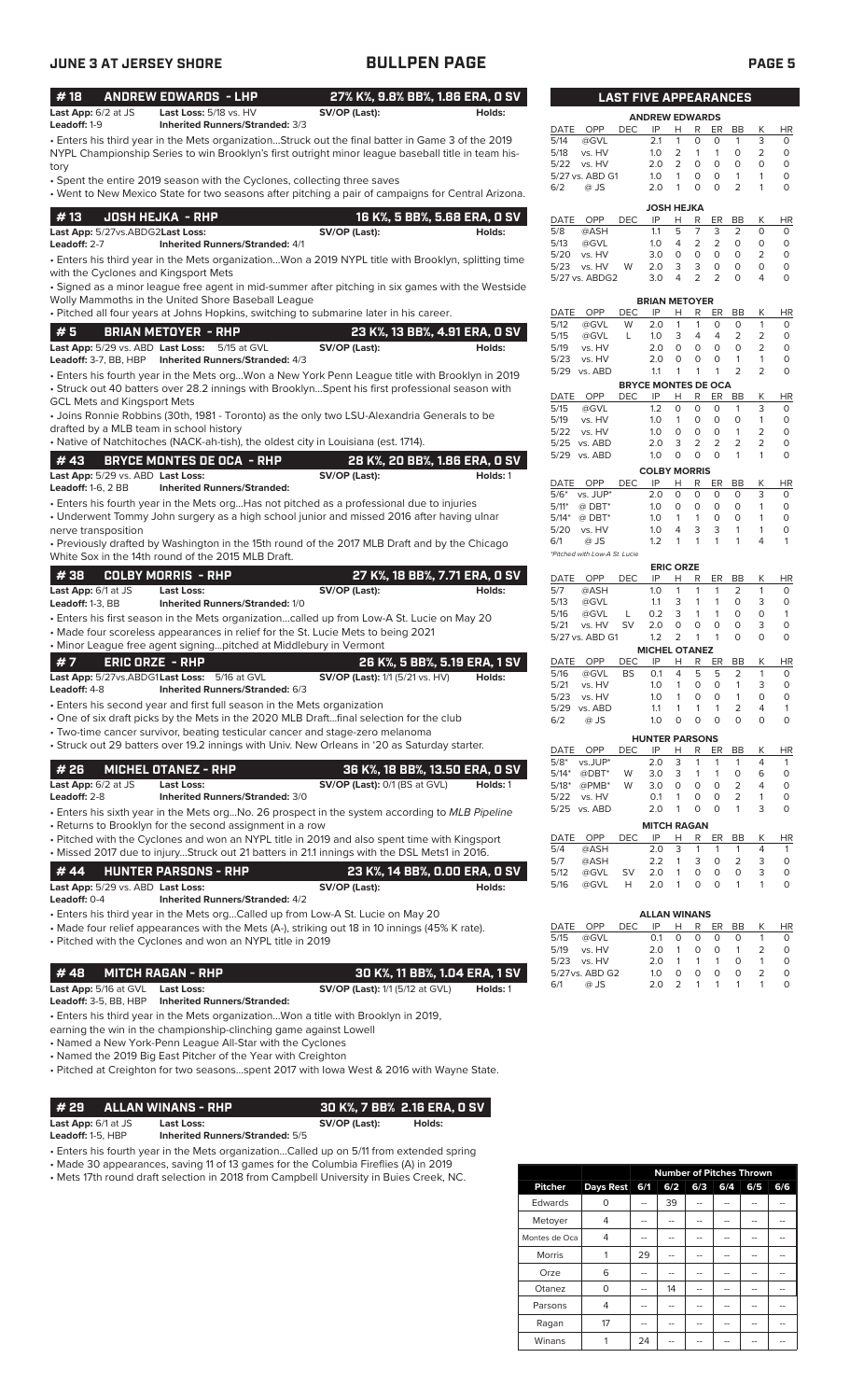Pinch-Hit Home Runs. Leadoff Home Runs...<br>Walk-off Home Runs.

## **JUNE 3 AT JERSEY SHORE HIGH/LOW & CHARTS PAGE 6**

| INDIVIDUAL PITCHING HIGHS                                                      |
|--------------------------------------------------------------------------------|
|                                                                                |
|                                                                                |
| Most Home Runs Allowed, Game 2 (4x, last: Jaison Vilera, 5/15 at Greenville)   |
|                                                                                |
| Most Strikeouts, Game, Reliever4 (6x, last: Colby Morris, 6/1 at Jersey Shore) |
|                                                                                |
|                                                                                |
| Longest Losing Streak3 games (Oscar Rojas, Jaison Vilera 5/5-present)          |
|                                                                                |
| Most Innings Pitched, Reliever 3.0 (2x, Josh Hejka, 5/27 vs. Aberdeen)         |
|                                                                                |
|                                                                                |
|                                                                                |

| TEAM PITCHING HIGHS                                                       |  |
|---------------------------------------------------------------------------|--|
|                                                                           |  |
|                                                                           |  |
|                                                                           |  |
|                                                                           |  |
|                                                                           |  |
|                                                                           |  |
|                                                                           |  |
|                                                                           |  |
|                                                                           |  |
|                                                                           |  |
|                                                                           |  |
|                                                                           |  |
| Most Walks Allowed, Extra Innings 2 (5/23 vs. Hudson Valley - 12 innings) |  |
|                                                                           |  |
|                                                                           |  |
| Most Pitchers Used, Extra Innings5 (5/23 vs. Hudson Valley - 12 innings)  |  |
|                                                                           |  |

| <b>TEAM MISCELLANEOUS</b> |                                      |                             |                                                                                  |  |  |  |
|---------------------------|--------------------------------------|-----------------------------|----------------------------------------------------------------------------------|--|--|--|
|                           |                                      |                             |                                                                                  |  |  |  |
|                           |                                      |                             | Longest Game, Time, Extra-Inning Game 3:24 (5/23 vs. Hudson Valley - 12 innings) |  |  |  |
|                           |                                      |                             | Shortest Game, Time, Nine-Inning Game  2:20 (5/18 vs. Hudson Valley)             |  |  |  |
|                           |                                      |                             |                                                                                  |  |  |  |
|                           |                                      |                             |                                                                                  |  |  |  |
|                           |                                      |                             |                                                                                  |  |  |  |
|                           |                                      |                             |                                                                                  |  |  |  |
|                           |                                      |                             |                                                                                  |  |  |  |
|                           |                                      |                             |                                                                                  |  |  |  |
|                           |                                      |                             |                                                                                  |  |  |  |
|                           |                                      |                             |                                                                                  |  |  |  |
|                           |                                      |                             |                                                                                  |  |  |  |
| <b>NAME</b>               | OUTFIELD ASSISTS (7)<br><b>TOTAL</b> |                             | RECORD BREAKDOWN                                                                 |  |  |  |
|                           |                                      | (LAST)                      |                                                                                  |  |  |  |
| Duplantis<br>Ashford      | 4<br>1                               | 5/13 at GVL<br>5/25 vs. ABD |                                                                                  |  |  |  |
| Molina                    | 1                                    | 5/21 vs. HV                 |                                                                                  |  |  |  |
| Winaker                   | 1                                    | 5/6 at ASH                  |                                                                                  |  |  |  |
|                           |                                      |                             |                                                                                  |  |  |  |
|                           |                                      |                             |                                                                                  |  |  |  |
|                           |                                      |                             |                                                                                  |  |  |  |
|                           |                                      |                             |                                                                                  |  |  |  |
|                           |                                      |                             |                                                                                  |  |  |  |
|                           | UNIFORM RECORDS                      |                             |                                                                                  |  |  |  |
|                           |                                      |                             |                                                                                  |  |  |  |
| <b>Home White</b>         |                                      | $0 - 2$                     |                                                                                  |  |  |  |
|                           |                                      |                             |                                                                                  |  |  |  |
| <b>Road Gray</b>          |                                      | $5-8$                       |                                                                                  |  |  |  |
|                           | <b>Championship Gold</b>             | $3 - 5$                     |                                                                                  |  |  |  |
|                           |                                      |                             |                                                                                  |  |  |  |
|                           |                                      |                             |                                                                                  |  |  |  |
|                           |                                      |                             |                                                                                  |  |  |  |
|                           |                                      |                             |                                                                                  |  |  |  |
|                           |                                      |                             | Do Not Allow a Home Run 4-3<br>Hit More Home Runs  4-1                           |  |  |  |
|                           |                                      |                             | Opponent Hits More HRs1-9                                                        |  |  |  |
|                           |                                      |                             |                                                                                  |  |  |  |
|                           |                                      |                             |                                                                                  |  |  |  |
|                           |                                      |                             |                                                                                  |  |  |  |
|                           |                                      |                             |                                                                                  |  |  |  |
|                           |                                      |                             |                                                                                  |  |  |  |
|                           |                                      |                             |                                                                                  |  |  |  |
|                           |                                      |                             |                                                                                  |  |  |  |
|                           |                                      |                             |                                                                                  |  |  |  |
|                           |                                      |                             | Opponent Scores First3-10                                                        |  |  |  |
|                           |                                      |                             |                                                                                  |  |  |  |
|                           |                                      |                             |                                                                                  |  |  |  |
|                           |                                      |                             |                                                                                  |  |  |  |
|                           |                                      |                             |                                                                                  |  |  |  |
|                           |                                      |                             |                                                                                  |  |  |  |
|                           |                                      |                             |                                                                                  |  |  |  |
|                           |                                      |                             |                                                                                  |  |  |  |
|                           |                                      |                             |                                                                                  |  |  |  |
|                           |                                      |                             |                                                                                  |  |  |  |
|                           |                                      |                             |                                                                                  |  |  |  |
|                           | <b>EJECTIONS</b>                     |                             |                                                                                  |  |  |  |
| Name                      | <b>Umpire</b>                        | Date                        |                                                                                  |  |  |  |

| <b>MISC. WINS</b>                      |
|----------------------------------------|
| Come from Behind Wins  3 (5/23 vs. HV) |
| Wins in Last At-Bat 1(5/23 vs. HV)     |
| Walk-off Wins  1(5/23 vs. HV)          |

Longest Hitting Streak ................................................................12 (Ronny Mauricio, 5/4-5/20) Most Runs, Game ..................................................... 4 (Antoine Duplantis, 5/16 at Greenville) Most Hits, Game.. ...........................................4 (2x, last: Brett Baty, 5/19 vs. Hudson Valley) Most RBI, Game ..............................................4 (3x, last Brett Baty, 5/20 vs. Hudson Valley) Most Doubles, Game................................................. 2 (5x last: Luke Ritter, 5/11 at Asheville) Most Triples, Game..................................... 1 (4x, last: Ronny Mauricio, 6/1 at Jersey Shore) Most Home Runs, Game.........1 (23 players, last: Adrian Hernandez 6/1 at Jersey Shore) Home Runs, Consecutive Games .........................Three games (Ronny Mauricio, 5/7-5/11) Grand Slams .........................................................................................................................................

**INDIVIDUAL BATTING HIGHS**

Walk-off Home Runs...........................................1 (Hayden Senger, 5/23 vs. Hudson Valley) Most Walks, Game ........................................ 3 (2x, Antoine Duplantis, 6/2 at Jersey Shore) Most Strikeouts, Game............................... 4 (5x, Anthony Walters, 5/27 G2 vs. Aberdeen) Most Total Bases, Game..................................................9 (Ronny Mauricio, 5/7 at Asheville) Most Extra-Base Hits, Game...........................................3 (Ronny Mauricio, 5/7 at Asheville) Most Stolen Bases, Game ................ 1 (8x, last: Ronny Mauricio, 5/23 vs. Hudson Valley)

Most Runs, Game ........................................................................................... 16 (5/8 at Asheville) Fewest Runs, Game.............................................................................1 (6x, 5/29 vs. Aberdeen)

**TEAM BATTING HIGHS**

6 (7th, 5/19 vs. Hudson Valley)

### **FIELDING**

Most Errors, Team, Game...............................................................................6 (5/7 at Asheville) Most Errors, Individual, Game............................. 2 (Baty, Mauricio, Tiberi, 5/7 at Asheville) Most Double Plays Turned, Nine-Inning Game.......................... 3 (5/19 vs. Hudson Valley) Consecutive Errorless Games, Team.

### **STARTERS BY POSITION**

**C-** Senger (9), Uriarte (7), Mena (4), Alvarez (3)

- **1B-** Genord (18), Ritter (2), Winaker (2), Bohanek (1)
- **2B-** Ritter (15), Walters (6), Tiberi (1), Struble (1)
- **3B-** Baty (17), Tiberi (6)
- **SS-** Mauricio (18), Walters (3), Bohanek (2)
- **LF-** Duplantis (17), Tiberi (4), Winaker (1), Ashford (1)
- **CF-** Mangum (8), Hernandez (6), Molina (4), Ota (2), Duplantis (2), Ashford (1)

**RF-** Molina (8), Ashford (5), Winaker (4), Hernandez (4), Struble (1), Ota (1)

**DH-** Baty (3), Tiberi (3), Alvarez (3), Mauricio (2), Genord (2), Hernandez (2), Senger (2), Mena (2), Ritter (1), Bohanek (1), Mangum (1), Walters (1)

**STARTERS BY BATTING ORDER**

**1st -** Duplantis (19), Mangum (2), Struble (1), Ashford (1)

**2nd -** Mangum (5), Mauricio (4), Bohanek (4), Winaker (4), Ashford (3), Walters (2), Tiberi (1)

**3rd -** Mauricio (16), Baty (7)

**4th-** Baty (13), Ritter (6), Alvarez (3), Genord (1)

**5th-** Ritter (8), Senger (4), Alvarez (3), Genord (3), Ashford (2), Ota (2), Hernandez (1)

**6th-** Genord (7), Senger (3), Ritter (4), Winaker (2), Hernandez (2), Ota (1), Tiberi (1), Mena (1), Uriarte (1), Ashford (1)

**7th-** Genord (9), Tiberi (4), Senger (3), Uriarte (3), Walters (1), Winaker (1), Mena (1), Hernandez (1)

**8th-** Tiberi (8), Hernandez (5), Walters (4), Mena (3), Uriarte (2), Senger (1)

**9th-** Molina (12), Hernandez (3), Walters (3), Mangum (2), Uriarte (1), Struble (1), Mena (1)

|             | <b>CATCHERS STEALING</b> |     |            |      | <b>MULTI-RUN INNINGS</b> |                  |
|-------------|--------------------------|-----|------------|------|--------------------------|------------------|
| <b>Name</b> | СS                       | АТТ | <b>PCT</b> | Runs | <b>Times</b>             | Last             |
| Alvarez     |                          | 3   | 0%         | 6    |                          | 7th, 5/20 vs. HV |
| Mena        |                          | 2   | 0%         | 5    |                          | 6th, 5/20 vs. HV |
| Senger      |                          | 10  | 20%        | 3    | 9                        | 8th, 6/1 at JS   |
| Uriarte     | 6                        | 11  | 55%        |      | 17                       | 2nd, 6/1 at JS   |
| Team        | 8                        | フフ  | 30%        |      |                          |                  |

|                                                        |    |   |    | $\boldsymbol{\Lambda}$ | 45 R |    |    |    |  | $7$ 8 9 10+ TOTALS |
|--------------------------------------------------------|----|---|----|------------------------|------|----|----|----|--|--------------------|
| OPPONENTS 16   14   22   22   12   12   9   24   2   3 |    |   |    |                        |      |    |    |    |  | 136                |
| <b>BKLYN</b>                                           | 13 | 8 | 10 | 13 <sup>13</sup>       | 11   | 14 | 13 | 16 |  | 109                |

| UNIFORM RECORDS          |         |  |  |  |  |
|--------------------------|---------|--|--|--|--|
| <b>Home White</b>        | $0 - 2$ |  |  |  |  |
| <b>Road Gray</b>         | $5-8$   |  |  |  |  |
| <b>Championship Gold</b> |         |  |  |  |  |
|                          |         |  |  |  |  |
|                          |         |  |  |  |  |
|                          |         |  |  |  |  |
|                          |         |  |  |  |  |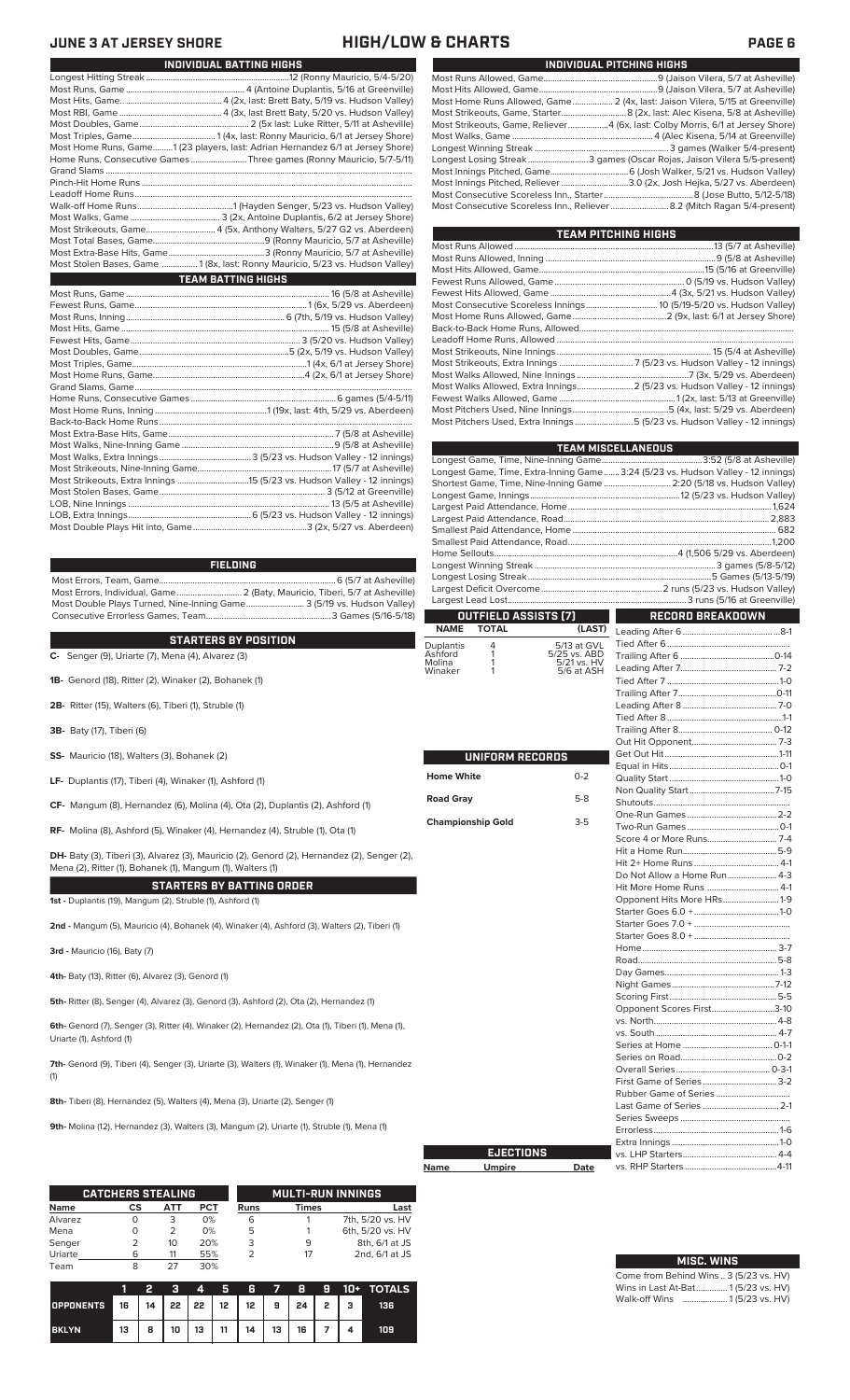# **JUNE 3 AT JERSEY SHORE GAME BY GAME RESULTS PAGE 7**

|             |                |                                    |                |           |          |                   |        | <b>GAME-BY-GAME RESULTS</b>                                             |                                              |                      |             |                   |
|-------------|----------------|------------------------------------|----------------|-----------|----------|-------------------|--------|-------------------------------------------------------------------------|----------------------------------------------|----------------------|-------------|-------------------|
| <b>DATE</b> | GM#            | <b>OPPONENT</b>                    | W-L/TIME SCORE |           | RECORD   | <b>POSITION</b>   | GA/GB  | <b>WINNING PITCHER</b>                                                  | <b>LOSING PITCHER</b>                        | <b>SAVE</b>          | <b>TIME</b> | <b>ATTENDANCE</b> |
| 5/4         | $\mathbf{1}$   | at Asheville                       | W              | $8 - 2$   | $1-0$    | T <sub>1st</sub>  | $+1$   | Josh Walker (1-0)                                                       | Blair Henley (0-1)                           |                      | 3:16        | 1,200             |
| 5/5         | $\overline{c}$ | at Asheville                       | L              | $6-1$     | $1 - 1$  | T <sub>2</sub> nd | $-1$   | Chandler Casey (1-0)                                                    | Jose Butto (1-0)                             |                      | 3:26        | 1,200             |
| 5/6         | 3              | at Asheville                       | L              | $11 - 4$  | $1 - 2$  | T3rd              | $-2$   | Matt Ruppenthal (1-0)                                                   | Oscar Rojas (0-1)                            |                      | 3:10        | 1,200             |
| 5/7         | 4              | at Asheville                       | L              | $13 - 7$  | $1 - 3$  | T3rd              | -3     | R.J. Freure (1-0)                                                       | Jaison Vilera (0-1)                          |                      | 3:44        | 1,200             |
| 5/8         | 5              | at Asheville                       | W              | $16-12$   | $2 - 3$  | T3rd              | -3     | Alec Kisena (1-0)                                                       | Juan Pablo Lopez (1-0)                       |                      | 3:52        | 1,200             |
| 5/9         |                | at Asheville                       |                |           |          |                   |        | Cancelled due to non-COVID-related illness                              |                                              |                      |             |                   |
| 5/10        |                | OFF DAY                            |                |           |          |                   |        |                                                                         |                                              |                      |             |                   |
| 5/11        | 6              | at Greenville                      | W              | $6-1$     | $3-3$    | 2 <sub>nd</sub>   | $-2.5$ | Josh Walker (2-0)                                                       | Jay Groome (0-2)                             |                      | 3:00        | 1,995             |
| 5/12        | $\overline{7}$ | at Greenville                      | W              | $3-2$     | $4 - 3$  | 2nd               | $-1.5$ | Brian Metoyer (1-0)                                                     | Yusniel Padron-Artilles (0-2)                | Mitch Ragan (1)      | 3:14        | 1,819             |
| 5/13        | 8              | at Greenville                      | L              | $8 - 2$   | $4 - 4$  | 2 <sub>nd</sub>   | $-2.5$ | Chris Murphy (1-1)                                                      | Oscar Rojas (0-2)                            |                      | 3:21        | 2,485             |
| 5/14        | 9              | at Greenville                      | L              | $5-1$     | $4 - 5$  | 4th               | $-2.5$ | Brayan Bello (2-0)                                                      | Alec Kisena (1-1)                            |                      | 2:54        | 2,732             |
| 5/15        | 10             | at Greenville                      | L              | $8 - 4$   | $4-6$    | 4th               | $-3.5$ | Yorvin Pantoja (1-0)                                                    | Brian Metoyer (1-1)                          |                      | 2:52        | 2,883             |
| 5/16        | 11             | at Greenville                      | L              | $10-9$    | $4 - 7$  | 4th               | $-3.5$ | Jake Wallace (1-0)                                                      | Eric Orze (0-1)                              |                      | 3:09        | 2,818             |
| 5/17        |                | OFF DAY                            |                |           |          |                   |        |                                                                         |                                              |                      |             |                   |
| 5/18        | 12             | <b>Hudson Valley</b>               | L              | $4 - 3$   | $4 - 8$  | 5th               | $-4.5$ | Zach Greene (1-1)                                                       | Andrew Edwards (0-1)                         |                      | 2:29        | 1,315             |
| 5/19        | 13             | <b>Hudson Valley</b>               | W              | $14-0$    | $5-8$    | 5th               | $-3.5$ | Allan Winans (1-0)                                                      | Jhony Brito (0-1)                            |                      | 3:01        | 810               |
| 5/20        | 14             | <b>Hudson Valley</b>               | L              | $6-1$     | $5-9$    | 5th               | $-3.5$ | Luis Medina (2-0)                                                       | Jaison Vilera (0-2)                          |                      | 2:42        | 682               |
| 5/21        | 15             | <b>Hudson Valley</b>               | W              | $4-1$     | $6-9$    | 5th               | $-3.5$ | Josh Walker (3-0)                                                       | Josh Maciejewski (2-1)                       | Eric Orze (1)        | 2:33        | 998               |
| 5/22        | 16             | <b>Hudson Valley</b>               | L              | $5-3$     | $6 - 10$ | 5th               | $-4.5$ | Ken Waldichuk (1-0)                                                     | Cam Opp (0-1)                                |                      | 3:14        | 1,624             |
| 5/23        | 17             | <b>Hudson Valley</b>               | W              | $6-5(12)$ | $7-10$   | 5th               | $-3.5$ | Josh Hejka (1-0)                                                        | Zach Greene (1-2)                            |                      | 3:24        | 1,261             |
| 5/24        |                | OFF DAY                            |                |           |          |                   |        |                                                                         |                                              |                      |             |                   |
| 5/25        | 18             | Aberdeen                           | L              | $8-1$     | $7 - 11$ | 5th               | $-4.5$ | Drew Rom (2-0)                                                          | Oscar Rojas (0-3)                            |                      | 2:52        | 861               |
| 5/26        | 19             | Aberdeen                           |                |           |          |                   |        | 5/26 game postponed due to rain, makeup scheduled for doubleheader 5/27 |                                              |                      |             |                   |
| 5/27        | 19             | Aberdeen                           | L              | $6-2(7)$  | $7-12$   | 5th               | $-5.5$ | Grayson Rodriguez (3-0)                                                 | Jaison Vilera (0-3)                          |                      | 2:14        |                   |
|             | 20             | Aberdeen                           | L              | $10-1(7)$ | $7-13$   | 5th               | $-6.5$ | Morgan McSweeney (2-0)                                                  | Cam Opp (0-2)                                |                      | 2:37        | 926               |
| 5/28        | 21             | Aberdeen                           |                |           |          |                   |        | 5/28 game postponed due to rain, makeup scheduled for doubleheader 8/25 |                                              |                      |             |                   |
| 5/29        | 21             | Aberdeen                           | L              | $4 - 1$   | $7-14$   | 5th               | $-7.5$ | <b>Garrett Stallings (3-1)</b>                                          | Alec Kisena (1-2)                            | Connor Gillispie (1) | 2:52        | 1,509             |
| 5/30        | 22             | Aberdeen                           |                |           |          |                   |        | 5/30 game posted to a later date to be determined                       |                                              |                      |             |                   |
| 5/31        |                | OFF DAY                            |                |           |          |                   |        |                                                                         |                                              |                      |             |                   |
| 6/1         | 22             |                                    | W              | $11 - 5$  | $8-14$   | T4th              | $-7.5$ | MAY [7-14]                                                              |                                              |                      | 3:03        | 2,077             |
| 6/2         | 23             | at Jersey Shore<br>at Jersey Shore | L              | $4-1$     | $8 - 15$ | 5th               | $-8.5$ | Jose Butto (1-1)<br>Carlo Reyes (1-0)                                   | Josh Hendrickson (0-1)<br>Justin Lasko (0-1) | Blake Brown (1)      | 2:44        | 1,591             |
| 6/3         | 24             | at Jersey Shore                    | 7:05 p.m.      |           |          |                   |        |                                                                         |                                              |                      |             |                   |
| 6/4         | 25             | at Jersey Shore                    | 7:05 p.m.      |           |          |                   |        |                                                                         |                                              |                      |             |                   |
| 6/5         | 26             | at Jersey Shore                    | 7:05 p.m.      |           |          |                   |        |                                                                         |                                              |                      |             |                   |
| 6/6         | 27             | at Jersey Shore                    | 1:05 p.m.      |           |          |                   |        |                                                                         |                                              |                      |             |                   |
| 6/7         |                | OFF DAY                            |                |           |          |                   |        |                                                                         |                                              |                      |             |                   |
| 6/8         | 28             | <b>Hudson Valley</b>               | 6:30 p.m.      |           |          |                   |        |                                                                         |                                              |                      |             |                   |
| 6/9         | 29             | <b>Hudson Valley</b>               | 6:30 p.m.      |           |          |                   |        |                                                                         |                                              |                      |             |                   |
| 6/10        | 30             | <b>Hudson Valley</b>               | 6:30 p.m.      |           |          |                   |        |                                                                         |                                              |                      |             |                   |
| 6/11        | 31             | <b>Hudson Valley</b>               | 7:00 p.m.      |           |          |                   |        |                                                                         |                                              |                      |             |                   |
| 6/12        | 32             | <b>Hudson Valley</b>               | 4:00 p.m.      |           |          |                   |        |                                                                         |                                              |                      |             |                   |
| 6/13        | 33             | <b>Hudson Valley</b>               | 1:00 p.m.      |           |          |                   |        |                                                                         |                                              |                      |             |                   |
| 6/14        |                | OFF DAY                            |                |           |          |                   |        |                                                                         |                                              |                      |             |                   |
| 6/15        | 34             | at Wilmington                      | 7:05 p.m.      |           |          |                   |        |                                                                         |                                              |                      |             |                   |
| 6/16        | 35             | at Wilmington                      | 7:05 p.m.      |           |          |                   |        |                                                                         |                                              |                      |             |                   |
| 6/17        | 36             | at Wilmington                      | 7:05 p.m.      |           |          |                   |        |                                                                         |                                              |                      |             |                   |
| 6/18        | 37             | at Wilmington                      | 7:05 p.m.      |           |          |                   |        |                                                                         |                                              |                      |             |                   |
| 6/19        | 38             | at Wilmington                      | 6:05 p.m.      |           |          |                   |        |                                                                         |                                              |                      |             |                   |
| 6/20        | 39             | at Wilmington                      | 1:05 p.m.      |           |          |                   |        |                                                                         |                                              |                      |             |                   |
| 6/21        |                | OFF DAY                            |                |           |          |                   |        |                                                                         |                                              |                      |             |                   |
| 6/22        | 40             | <b>Jersey Shore</b>                | 6:30 p.m.      |           |          |                   |        |                                                                         |                                              |                      |             |                   |
| 6/23        | 41             | <b>Jersey Shore</b>                | 6:30 p.m.      |           |          |                   |        |                                                                         |                                              |                      |             |                   |
| 6/24        | 42             | <b>Jersey Shore</b>                | 6:30 p.m.      |           |          |                   |        |                                                                         |                                              |                      |             |                   |
| 6/25        | 43             | <b>Jersey Shore</b>                | 7:00 p.m.      |           |          |                   |        |                                                                         |                                              |                      |             |                   |
| 6/26        | 44             | <b>Jersey Shore</b>                | 6:00 p.m.      |           |          |                   |        |                                                                         |                                              |                      |             |                   |
| 6/27        | 45             | <b>Jersey Shore</b>                | 4:00 p.m.      |           |          |                   |        |                                                                         |                                              |                      |             |                   |
| 6/28        |                | OFF DAY                            |                |           |          |                   |        |                                                                         |                                              |                      |             |                   |
| 6/29        | 46             | at Aberdeen                        | 7:05 p.m.      |           |          |                   |        |                                                                         |                                              |                      |             |                   |
| 6/30        | 47             | at Aberdeen                        | 7:05 p.m.      |           |          |                   |        |                                                                         |                                              |                      |             |                   |
|             |                |                                    |                |           |          |                   |        | <b>JUNE [1-1]</b>                                                       |                                              |                      |             |                   |
| 7/1         | 48             | at Aberdeen                        | 7:05 p.m.      |           |          |                   |        |                                                                         |                                              |                      |             |                   |
| 7/2         | 49             | at Aberdeen                        | 7:05 p.m.      |           |          |                   |        |                                                                         |                                              |                      |             |                   |
| 7/3         | 50             | at Aberdeen                        | 6:05 pm.       |           |          |                   |        |                                                                         |                                              |                      |             |                   |
| 7/4         | 51             | at Aberdeen                        | 2:05 p.m.      |           |          |                   |        |                                                                         |                                              |                      |             |                   |
| 7/5         |                | OFF DAY                            |                |           |          |                   |        |                                                                         |                                              |                      |             |                   |
| 7/6         | 52             | at Hudson Valley                   | 7:05 p.m.      |           |          |                   |        |                                                                         |                                              |                      |             |                   |
| 7/7         | 53             | at Hudson Valley                   | 7:05 p.m.      |           |          |                   |        |                                                                         |                                              |                      |             |                   |
| 7/8         | 54             | at Hudson Valley                   | 7:05 p.m.      |           |          |                   |        |                                                                         |                                              |                      |             |                   |
| 7/9         | 55             | at Hudson Valley                   | 7:05 p.m.      |           |          |                   |        |                                                                         |                                              |                      |             |                   |
| 7/10        | 56             | at Hudson Valley                   | 6:05 p.m.      |           |          |                   |        |                                                                         |                                              |                      |             |                   |
| 7/11        | 57             | at Hudson Valley                   | 4:35 p.m.      |           |          |                   |        |                                                                         |                                              |                      |             |                   |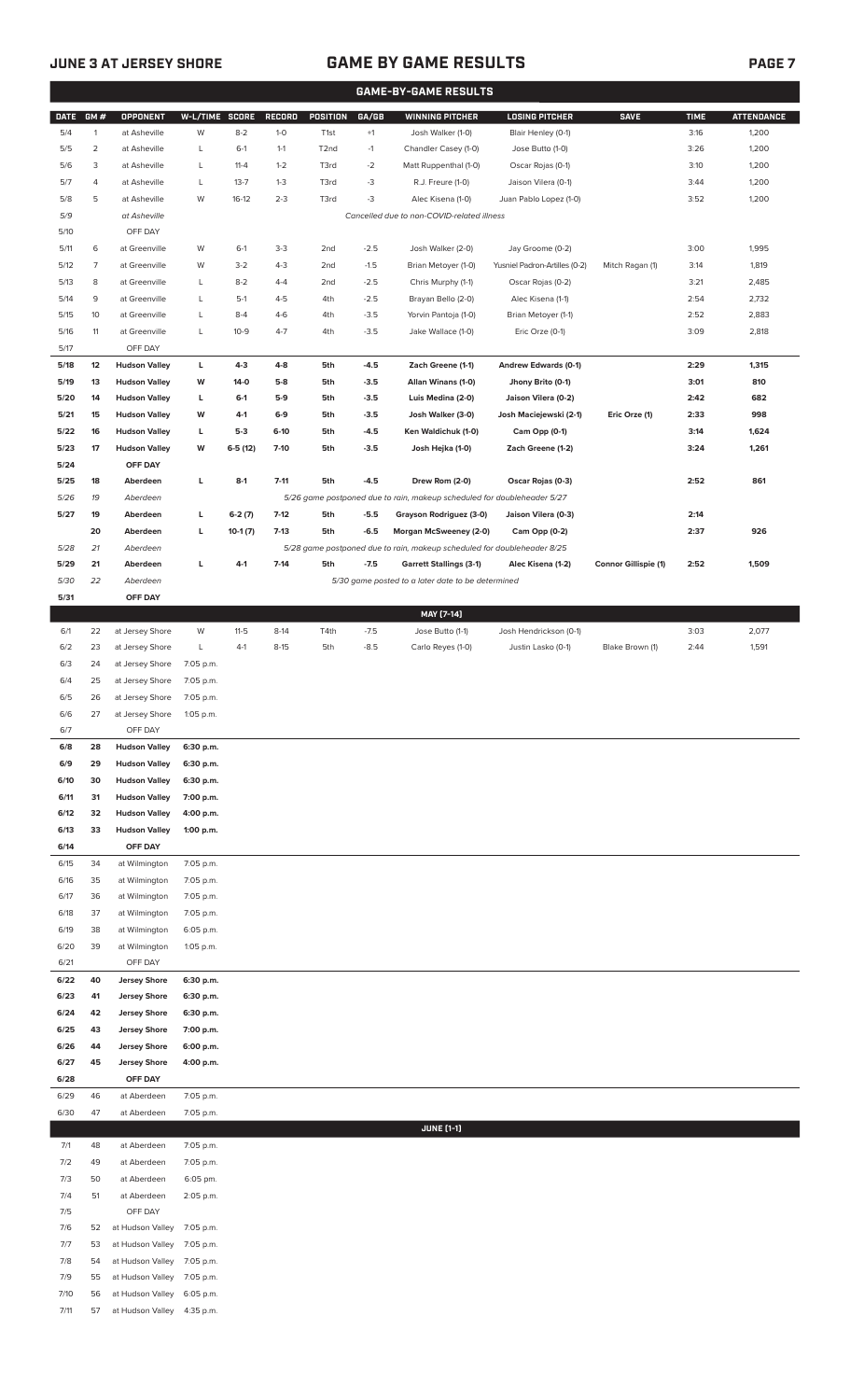# **JUNE 3 AT JERSEY SHORE GAME-BY-GAME PAGE 8**

| <b>DATE</b> | GM# | OPPONENT                   |           | W-L/TIME SCORE RECORD<br>POSITION<br>GA/GB | <b>WINNING PITCHER</b> | <b>LOSING PITCHER</b> | <b>SAVE</b> | <b>TIME</b> | <b>ATTENDANCE</b> |
|-------------|-----|----------------------------|-----------|--------------------------------------------|------------------------|-----------------------|-------------|-------------|-------------------|
| 7/12        |     | OFF DAY                    |           |                                            |                        |                       |             |             |                   |
| 7/13        | 59  | <b>Jersey Shore</b>        | 6:30 p.m. |                                            |                        |                       |             |             |                   |
| 7/14        | 60  | <b>Jersey Shore</b>        | 6:30 p.m. |                                            |                        |                       |             |             |                   |
| 7/15        | 61  | <b>Jersey Shore</b>        | 6:30 p.m. |                                            |                        |                       |             |             |                   |
| 7/16        | 62  | <b>Jersey Shore</b>        | 7:00 p.m. |                                            |                        |                       |             |             |                   |
| 7/17        | 63  | <b>Jersey Shore</b>        | 6:00 p.m. |                                            |                        |                       |             |             |                   |
| 7/18        | 64  | <b>Jersey Shore</b>        | 4:00 p.m. |                                            |                        |                       |             |             |                   |
|             |     |                            |           |                                            |                        |                       |             |             |                   |
| 7/19        |     | OFF DAY                    |           |                                            |                        |                       |             |             |                   |
| 7/20        | 65  | Wilmington                 | 6:30 p.m. |                                            |                        |                       |             |             |                   |
| 7/21        | 66  | Wilmington                 | 6:30 p.m. |                                            |                        |                       |             |             |                   |
| 7/22        | 67  | Wilmington                 | 6:30 p.m. |                                            |                        |                       |             |             |                   |
| 7/23        | 68  | Wilmington                 | 7:00 p.m. |                                            |                        |                       |             |             |                   |
| 7/24        | 69  | Wilmington                 | 6:00 p.m. |                                            |                        |                       |             |             |                   |
| 7/25        | 70  | Wilmington                 | 4:00 p.m. |                                            |                        |                       |             |             |                   |
| 7/26        |     | OFF DAY                    |           |                                            |                        |                       |             |             |                   |
| $7/27$      | 71  | at Jersey Shore            | 7:05 p.m. |                                            |                        |                       |             |             |                   |
| 7/28        | 72  | at Jersey Shore            | 7:05 p.m. |                                            |                        |                       |             |             |                   |
| 7/29        | 73  | at Jersey Shore            | 7:05 p.m. |                                            |                        |                       |             |             |                   |
| 7/30        | 74  | at Jersey Shore            | 7:05 p.m. |                                            |                        |                       |             |             |                   |
| 7/31        | 75  | at Jersey Shore            | 7:05 p.m. |                                            |                        |                       |             |             |                   |
|             |     |                            |           |                                            | JULY (0-0)             |                       |             |             |                   |
| 8/1         | 76  | at Jersey Shore            | 1:05 p.m. |                                            |                        |                       |             |             |                   |
| 8/2         |     | OFF DAY                    |           |                                            |                        |                       |             |             |                   |
| 8/3         | 77  | <b>Hudson Valley</b>       | 6:30 p.m. |                                            |                        |                       |             |             |                   |
| 8/4         | 78  | <b>Hudson Valley</b>       | 6:30 p.m. |                                            |                        |                       |             |             |                   |
| 8/5         | 79  | <b>Hudson Valley</b>       | 6:30 p.m. |                                            |                        |                       |             |             |                   |
| 8/6         | 80  | <b>Hudson Valley</b>       | 7:00 p.m. |                                            |                        |                       |             |             |                   |
| 8/7         | 81  | <b>Hudson Valley</b>       | 6:00 p.m. |                                            |                        |                       |             |             |                   |
| 8/8         | 82  | <b>Hudson Valley</b>       | 4:00 p.m. |                                            |                        |                       |             |             |                   |
| 8/9         |     | OFF DAY                    |           |                                            |                        |                       |             |             |                   |
| 8/10        | 83  | at Wilmington              | 7:05 p.m. |                                            |                        |                       |             |             |                   |
| 8/11        | 84  | at Wilmington              | 7:05 p.m. |                                            |                        |                       |             |             |                   |
| 8/12        | 85  | at Wilmington              | 7:05 p.m. |                                            |                        |                       |             |             |                   |
| 8/13        | 86  | at Wilmington              | 7:05 p.m. |                                            |                        |                       |             |             |                   |
| 8/14        | 87  | at Wilmington              | 6:05 p.m. |                                            |                        |                       |             |             |                   |
| 8/15        | 88  | at Wilmington              | 1:05 p.m. |                                            |                        |                       |             |             |                   |
| 8/16        |     | OFF DAY                    |           |                                            |                        |                       |             |             |                   |
| 8/17        | 89  | at Hudson Valley 7:05 p.m. |           |                                            |                        |                       |             |             |                   |
| 8/18        | 90  | at Hudson Valley           | 7:05 p.m. |                                            |                        |                       |             |             |                   |
| 8/19        | 91  | at Hudson Valley           | 7:05 p.m. |                                            |                        |                       |             |             |                   |
| 8/20        | 92  | at Hudson Valley           | 7:05 p.m. |                                            |                        |                       |             |             |                   |
| 8/21        | 93  | at Hudson Valley           | 6:05 p.m. |                                            |                        |                       |             |             |                   |
| 8/22        | 94  | at Hudson Valley           | 4:35 p.m. |                                            |                        |                       |             |             |                   |
| 8/23        |     | OFF DAY                    |           |                                            |                        |                       |             |             |                   |
| 8/24        | 95  | Aberdeen                   | 6:30 p.m. |                                            |                        |                       |             |             |                   |
| 8/25        | 96  | Aberdeen                   | 5:00 p.m. |                                            |                        |                       |             |             |                   |
|             | 97  | Aberdeen                   | DH        |                                            |                        |                       |             |             |                   |
| 8/26        | 98  | Aberdeen                   | 6:30 p.m. |                                            |                        |                       |             |             |                   |
| 8/27        | 99  | Aberdeen                   | 7:00 p.m. |                                            |                        |                       |             |             |                   |
| 8/28        | 100 | Aberdeen                   | 6:00 p.m. |                                            |                        |                       |             |             |                   |
| 8/29        | 101 | Aberdeen                   | 4:00 p.m. |                                            |                        |                       |             |             |                   |
| 8/30        |     | OFF DAY                    |           |                                            |                        |                       |             |             |                   |
| 8/31        | 102 | Wilmington                 | 6:30 p.m. |                                            |                        |                       |             |             |                   |
|             |     |                            |           |                                            | AUGUST (0-0)           |                       |             |             |                   |
| 9/1         | 103 | Wilmington                 | 6:30 p.m. |                                            |                        |                       |             |             |                   |
| 9/2         | 104 | Wilmington                 | 6:30 p.m. |                                            |                        |                       |             |             |                   |
| 9/3         | 105 | Wilmington                 | 7:00 p.m. |                                            |                        |                       |             |             |                   |
| 9/4         | 106 | Wilmington                 | 6:00 p.m. |                                            |                        |                       |             |             |                   |
| 9/5         | 107 | Wilmington                 | 4:00 p.m. |                                            |                        |                       |             |             |                   |
| 9/6         |     | OFF DAY                    |           |                                            |                        |                       |             |             |                   |
| 9/7         | 108 | at Hudson Valley           | 7:05 p.m. |                                            |                        |                       |             |             |                   |
| 9/8         | 109 | at Hudson Valley           | 7:05 p.m. |                                            |                        |                       |             |             |                   |
| 9/9         | 110 | at Hudson Valley           | 7:05 p.m. |                                            |                        |                       |             |             |                   |
| 9/10        | 111 | at Hudson Valley           | 7:05 p.m. |                                            |                        |                       |             |             |                   |
| 9/11        | 112 | at Hudson Valley           | 6:05 p.m. |                                            |                        |                       |             |             |                   |
| 9/12        | 113 | at Hudson Valley           | 4:35 p.m. |                                            |                        |                       |             |             |                   |
| 9/13        |     | OFF DAY                    |           |                                            |                        |                       |             |             |                   |
| 9/14        | 114 | <b>Jersey Shore</b>        | 6:30 p.m. |                                            |                        |                       |             |             |                   |
| 9/15        | 115 | <b>Jersey Shore</b>        | 6:30 p.m. |                                            |                        |                       |             |             |                   |
| 9/16        | 116 | <b>Jersey Shore</b>        | 6:30 p.m. |                                            |                        |                       |             |             |                   |
| 9/17        | 117 | <b>Jersey Shore</b>        | 7:00 p.m. |                                            |                        |                       |             |             |                   |
| 9/18        | 118 | <b>Jersey Shore</b>        | 4:00 p.m. |                                            |                        |                       |             |             |                   |
| 9/19        | 119 | <b>Jersey Shore</b>        | 1:00 p.m. |                                            |                        |                       |             |             |                   |

**SEPTEMBER (0-0)**